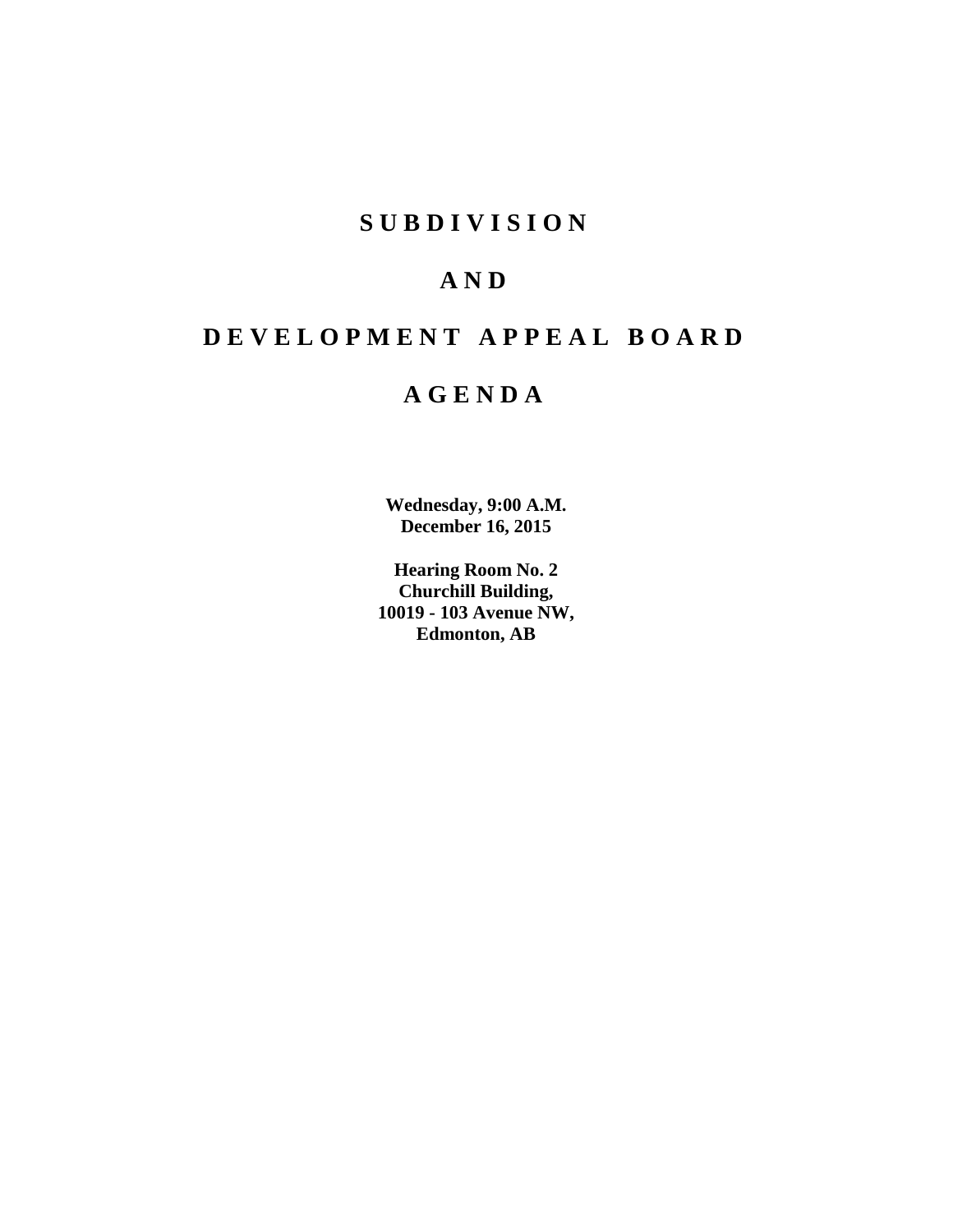## **SUBDIVISION AND DEVELOPMENT APPEAL BOARD HEARING ROOM NO. 2**

| I            | 9:00 A.M.    | SDAB-D-15-306              | Install (1) Fascia Major Digital On-Premises<br>Sign (PCwhoop Electronics / LED Pros)<br>6029 - Gateway Boulevard NW<br>Project No.: 123459045-004                                      |
|--------------|--------------|----------------------------|-----------------------------------------------------------------------------------------------------------------------------------------------------------------------------------------|
| $\mathbf{H}$ | 10:30 A.M.   | SDAB-D-15-307              | Replace a Roof Off-premises Sign with (1) roof<br>mounted Minor Digital On-premises Off-<br>premises Sign (1319416 ALBERTA LTD.)<br>13315 - 126 Avenue NW<br>Project No.: 160474324-004 |
| Ш            | $1:30$ P.M.  | SDAB-D-15-308<br>Withdrawn | Construct and operate a Group Home (12)<br>residents)<br>18435 - 121 Avenue NW<br>Project No.: 147242359-002                                                                            |
|              | <b>NOTE:</b> |                            | Unless otherwise stated, all references to "Section numbers" refer to                                                                                                                   |

*the authority under the Edmonton Zoning Bylaw 12800.*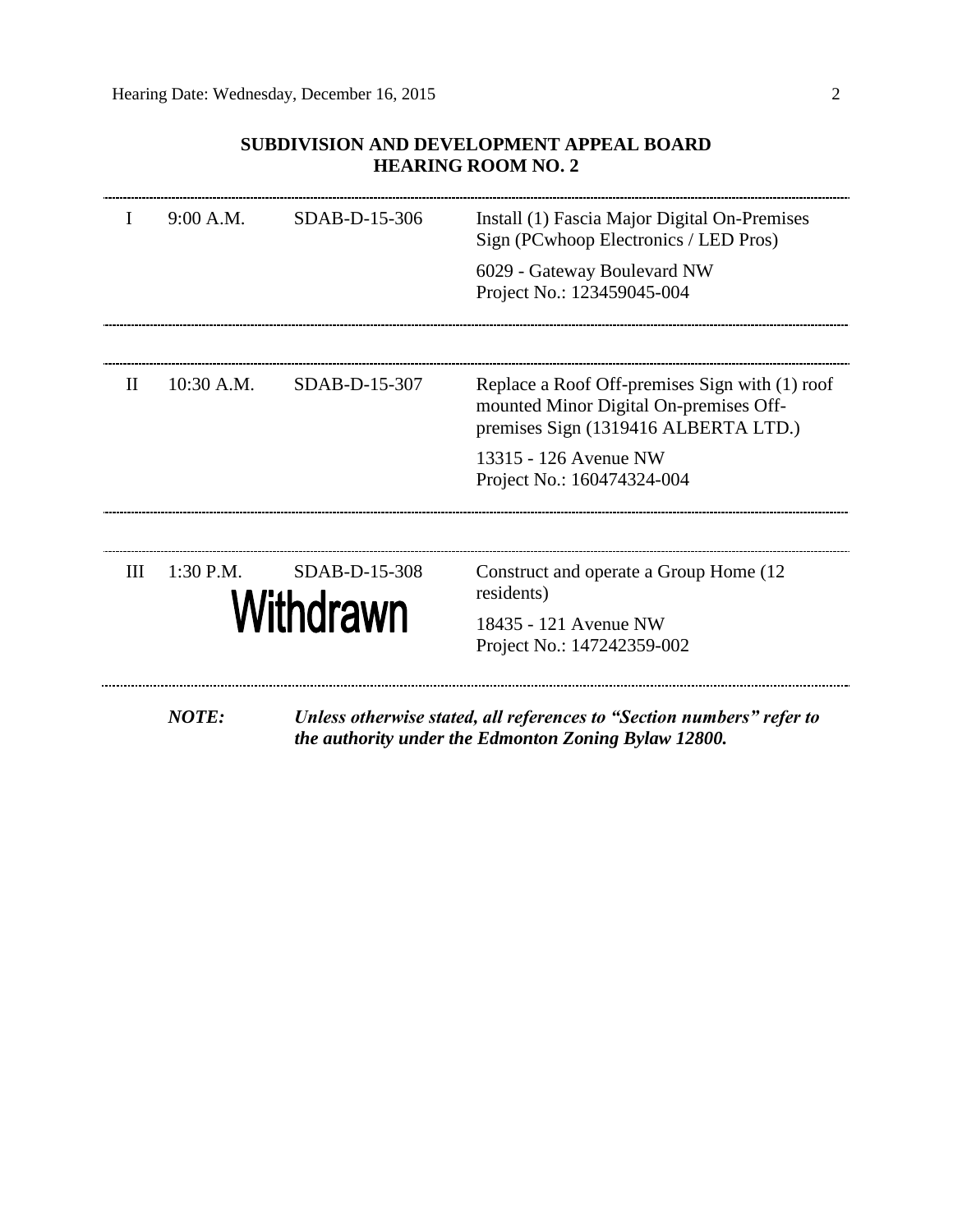| ITEM I: 9:00 A.M. |                                                        | FILE: SDAB-D-15-306                                                                          |
|-------------------|--------------------------------------------------------|----------------------------------------------------------------------------------------------|
|                   | AN APPEAL FROM THE DECISION OF THE DEVELOPMENT OFFICER |                                                                                              |
|                   | <b>APPELLANT:</b>                                      |                                                                                              |
|                   | <b>APPLICATION NO.:</b>                                | 123459045-004                                                                                |
|                   | <b>ADDRESS OF APPELLANT:</b>                           | 6029 - Gateway Boulevard NW                                                                  |
|                   | <b>APPLICATION TO:</b>                                 | to install (1) Fascia Major Digital On-<br>Premises Sign (PCwhoop Electronics /<br>LED Pros) |
|                   | <b>DECISION OF THE</b><br>DEVELOPMENT AUTHORITY:       | Refused                                                                                      |
|                   | <b>DECISION DATE:</b>                                  | November 18, 2015                                                                            |
|                   | <b>DATE OF APPEAL:</b>                                 | November 27, 2015                                                                            |
|                   | MUNICIPAL DESCRIPTION<br>OF SUBJECT PROPERTY:          | 6029 - Gateway Boulevard NW                                                                  |
|                   | <b>LEGAL DESCRIPTION:</b>                              | Plan 2657NY Blk 80 Lot A                                                                     |
|                   | ZONE:                                                  | CB1 Low Intensity Business Zone                                                              |
|                   | <b>OVERLAY:</b>                                        | None                                                                                         |
|                   | STATUTORY PLANS IN EFFECT:                             | None                                                                                         |
|                   |                                                        |                                                                                              |

## *Grounds for Appeal*

The Appellant provided the following reasons for appealing the decision of the Development Authority:

> We wish to appeal the decision because when we first put the signs up, we had called the city at 311 and asked if we needed a permit. 311 operator said we wouldn't since we were just replacing one sign with another sign that used LEDs. We are also asking to change this to a minor digital sign since the letters change every 7 seconds and it qualifies as a minor digital sign.

> We are also appealing because as everyone is aware, both gateway blvd and Calgary trail have signs that were originally denied by the city but also approved by appeals due to the nature of this area.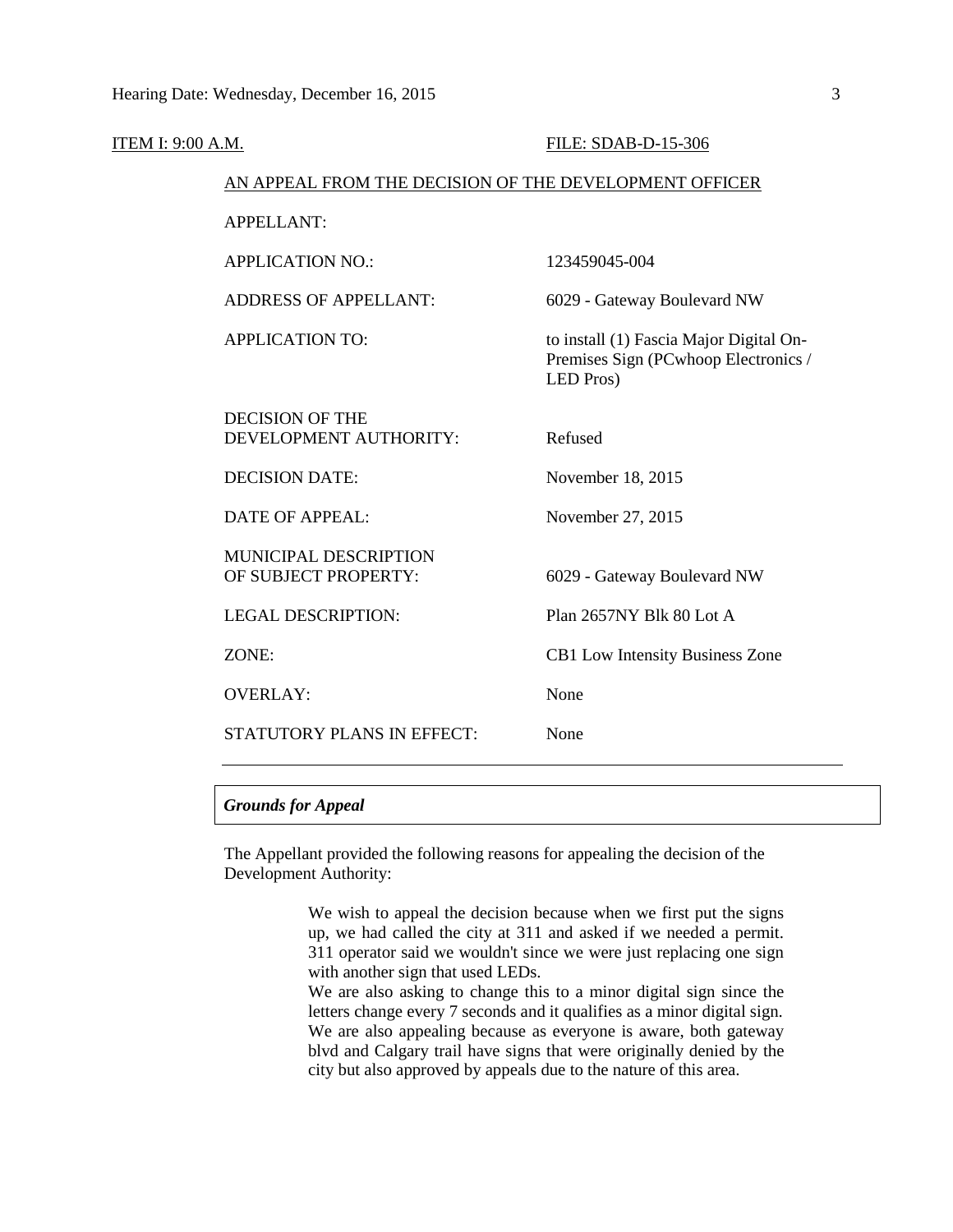The signs promote for two businesses (PCwhoop Electronics and LED Pros) and we feel not having the sign would lower our business and then have to layoff some employees. [unedited]

## *General Matters*

#### **Appeal Information:**

The *Municipal Government Act*, RSA 2000, c M-26 states the following:

#### **Grounds for Appeal**

**685(1)** If a development authority

- (a) fails or refuses to issue a development permit to a person,
- (b) issues a development permit subject to conditions, or
- (c) issues an order under section 645,

the person applying for the permit or affected by the order under section 645 may appeal to the subdivision and development appeal board.

### **Appeals**

**686(1)** A development appeal to a subdivision and development appeal board is commenced by filing a notice of the appeal, containing reasons, with the board within 14 days,

- (a) in the case of an appeal made by a person referred to in section 685(1), after
	- (i) the date on which the person is notified of the order or decision or the issuance of the development permit,

The decision of the Development Officer is dated November 18, 2015. The Notice of Appeal was filed on November 27, 2015.

#### **General Provisions from the** *Edmonton Zoning Bylaw***:**

Section 330.1 states that the **General Purpose** of the **CB1 Low Intensity Business Zone**  is:

…to provide for low intensity commercial, office and service uses located along arterial roadways that border residential areas. Development shall be sensitive and in scale with existing development along the commercial street and any surrounding residential neighbourhood.

Pursuant to Section 330.3(38), **Major Digital Signs** is a **Discretionary Use**  within the **CB1 Low Intensity Business Zone.**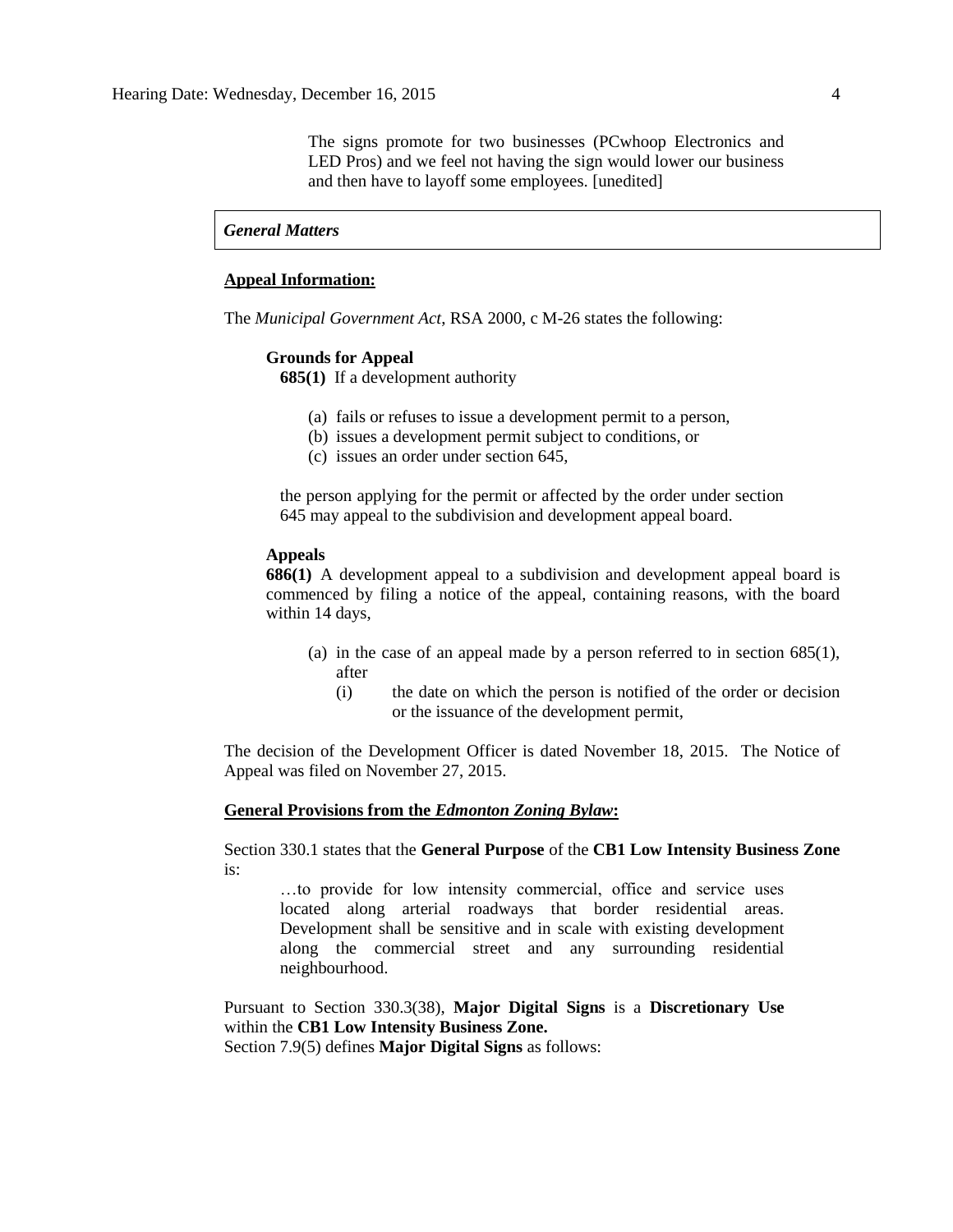…any Sign that is remotely changed on or off Site and has a varying Message Duration that may be less than 6 seconds. Major Digital Signs incorporate a technology or method allowing the Sign to change Copy without having to physically or mechanically replace the Sign face or its components. Major Digital Signs include moving effects, message transition effects, and video images.

*Conformity with Architectural Characteristics of Surrounding Development* 

Section 59.2(6) provides as follows:

for all Sign Applications, the Development Officer shall have regard for the scale and architectural character of the building and the land use characteristics of surrounding development. The Development Officer shall refuse any Sign Application that may adversely impact the amenities or character of the Zone.

## **Development Officer's Determination:**

1) For all Sign Applications, the Development Officer shall have regard for the scale and architectural character of the building and the land use characteristics of surrounding development. The Development Officer shall refuse any Sign Application that may adversely impact the amenities or character of the Zone.(Reference Section 59.2(6))

The proposed Fascia Major Digital Sign, in addition to the Fascia On-premises Sign and Freestanding Minor Digital Sign overshadows the building front and adversely imapcts the architectural character of building contrary to section 59.2(6). [unedited]

#### *Calgary Trail Land Use Study*

#### **Board Officer's Comments**

The decision of the Development Officer states, in part:

"the Site is located within the Calgary Trail Land Use Study, identified as a Statutory Plan in accordance to Section 6.1(96) of the Edmonton Zoning Bylaw. In accordance to Section 3.4(b)(ii) of the Calgary Trail Land Use Study, greater attention shall be given to improving the location, siting, signage comprehendibility and design of signage in the corridor".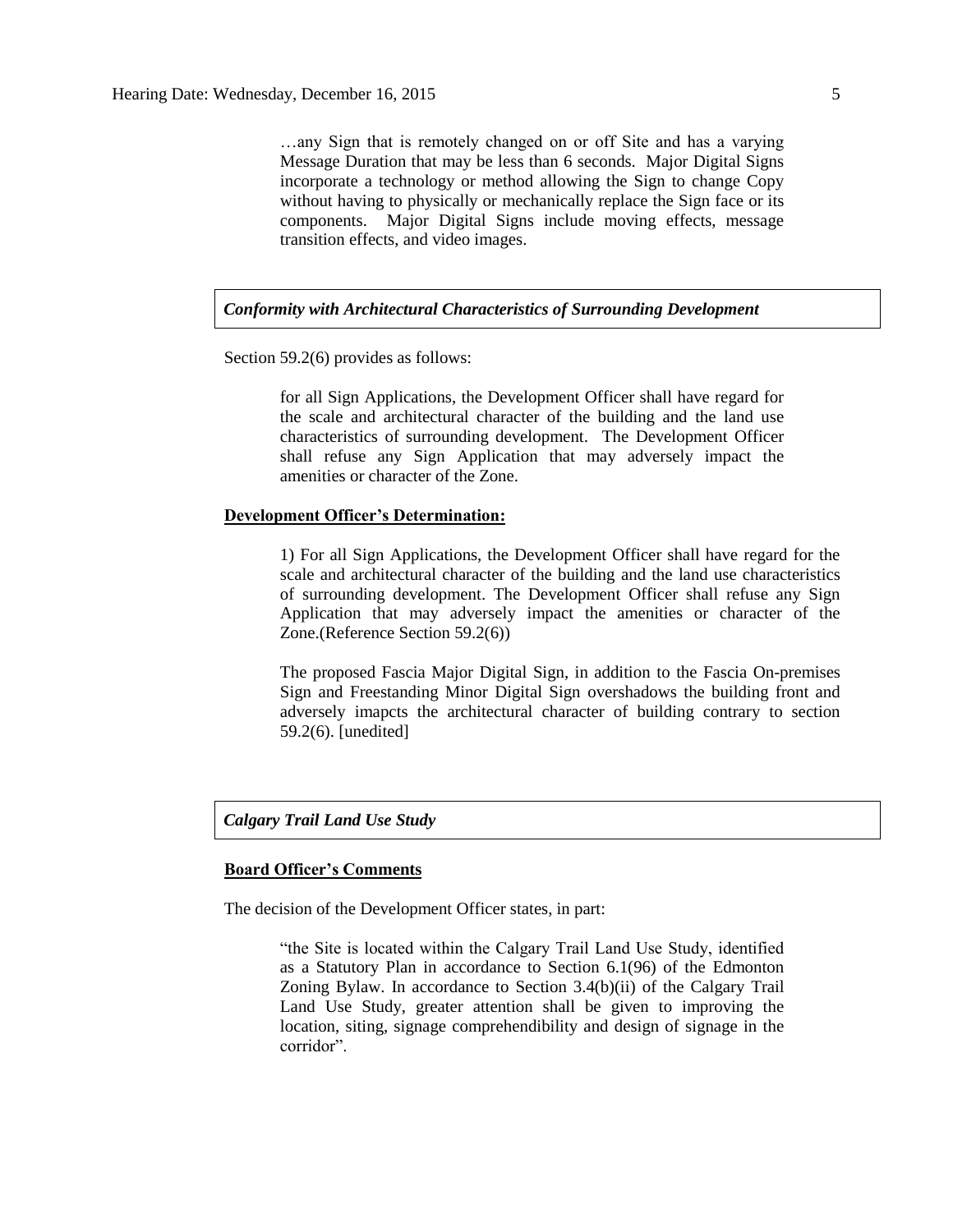Section 616(dd) of the *Municipal Government Act* defines "statutory plan" as follows:

"statutory plan" means an intermunicipal development plan, a municipal development plan, an area structure plan and an area redevelopment plan *adopted by a municipality under Division 4*; [emphasis added]

Division 4 stipulates that statutory plans are adopted by bylaw, as follows:

#### **Intermunicipal development plan**

**631(1)** Two or more councils may, *by each passing a bylaw*… adopt an intermunicipal development plan…

#### **Municipal development plan**

**632(1)** A council of a municipality with a population of 3500 or more must *by bylaw* adopt a municipal development plan.

#### **Area structure plan**

**633(1)** For the purpose of providing a framework for subsequent subdivision and development of an area of land, a council may *by bylaw* adopt an area structure plan.

### **Area redevelopment plans**

**634** A council may

(b) adopt, *by bylaw*, an area redevelopment plan…

However, Section 6.1(96) of the land use bylaw currently in effect, the *Edmonton Zoning Bylaw 12800*, states:

Statutory Plan means for the purpose of this Bylaw only, any plan defined as a Statutory Plan by the Municipal Government Act, or any planning policy document approved by City Council by resolution having specific impact on a defined geographic area such as a neighbourhood.

The Board Officer notes that the Calgary Trail Land Use Study was approved by City Council by Resolution on September 11, 1984.

Section 687(3) of the *Municipal Government Act* states:

In determining an appeal, the subdivision and development appeal board

…

- *(a.1) must comply with the land use policies and statutory plans and, subject to clause (d), the land use bylaw in effect;* [emphasis added]
- **…**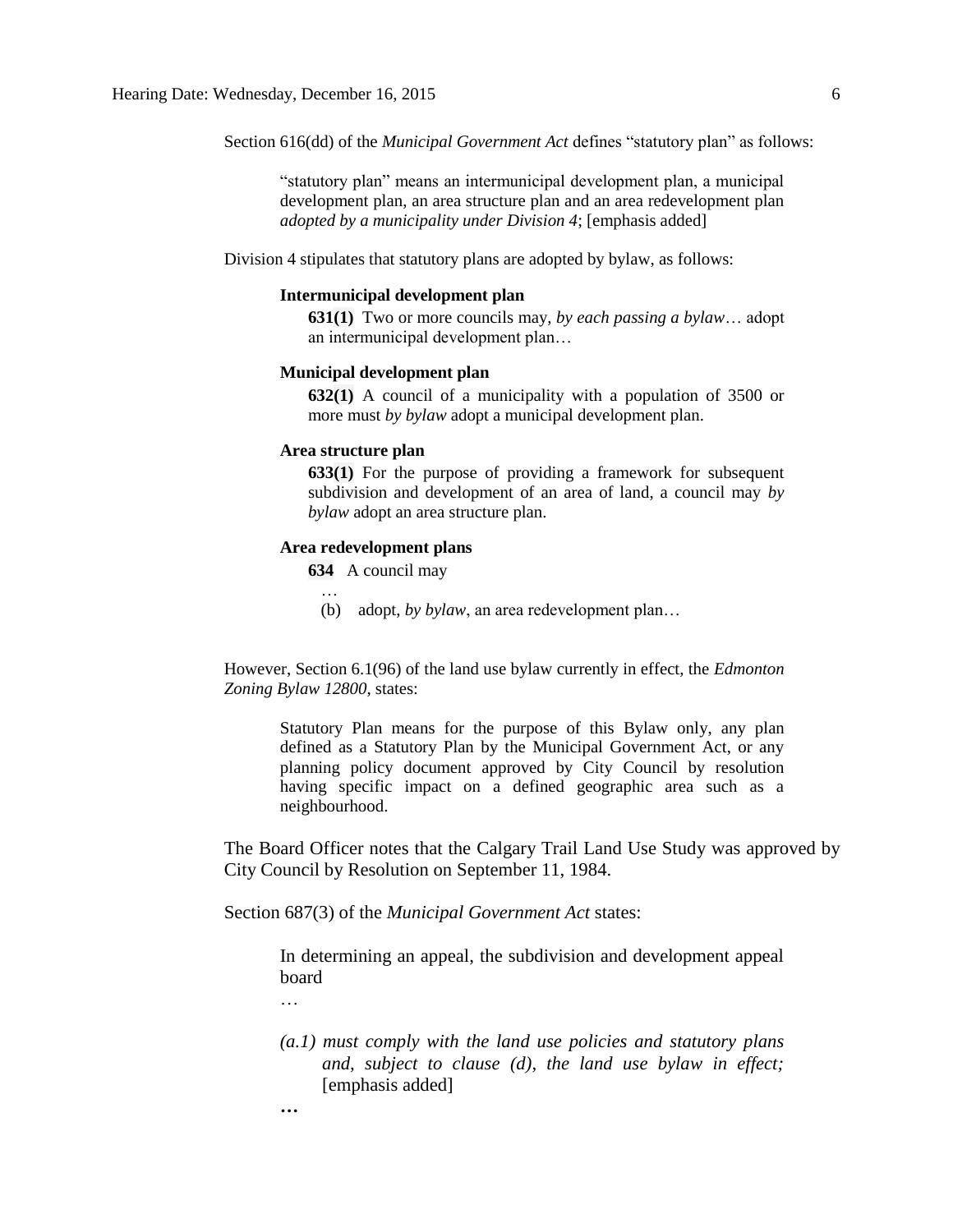- (d) may make an order or decision or issue or confirm the issue of a development permit even though the proposed development does not comply with the land use bylaw if, in its opinion,
	- (i) the proposed development would not

 (A) unduly interfere with the amenities of the neighbourhood, or

 (B) materially interfere with or affect the use, enjoyment or value of neighbouring parcels of land,

**and and** 

(ii) the proposed development conforms with the use prescribed for that land or building in the land use bylaw.

The Board Officer notes that the definition of Statutory Plan in the land use bylaw – which the Board must comply with, pursuant to Section  $687(3)(a.1)$  – differs from the definition in the *Municipal Government Act*, which is the Appeal Board's enabling legislation.

#### **Development Officer's Determination:**

2) The proposed Fascia Major Digital On-premises sign does not comply with the policies of the Calgary Trail Land Use Study with respect to signage.

A Fascia Major Digital On-premises Sign is a Discretionary Use in the Low Intensity Business Zone (CB1) Zone (Section 330.3(38)). The Site is located within the Calgary Trail Land Use Study, identified as a Statutory Plan in accordance to Section 6.1(96) of the Edmonton Zoning Bylaw. In accordance to Section 3.4(b)(ii) of the Calgary Trail Land Use Study, greater attention shall be given to improving the location, siting, signage comprehendibility and design of signage in the corridor.

The sign is located on the South wall of the respective business facing traffic travelling North on Gateway Boulevard. There is an existing Freestanding Minor Digital Off-premises sign approved by SDAB along with two other Fascia signs. The mass concentration of signage on the referred face of wall negates the whole character and appearance of the building, moreover adds to the proliferation of Digital sign.

The development proposal is contrary to Section 3.4(b)(ii)of the Calgary Trail Land Use Study, creates an unattractive visual impression. [unedited]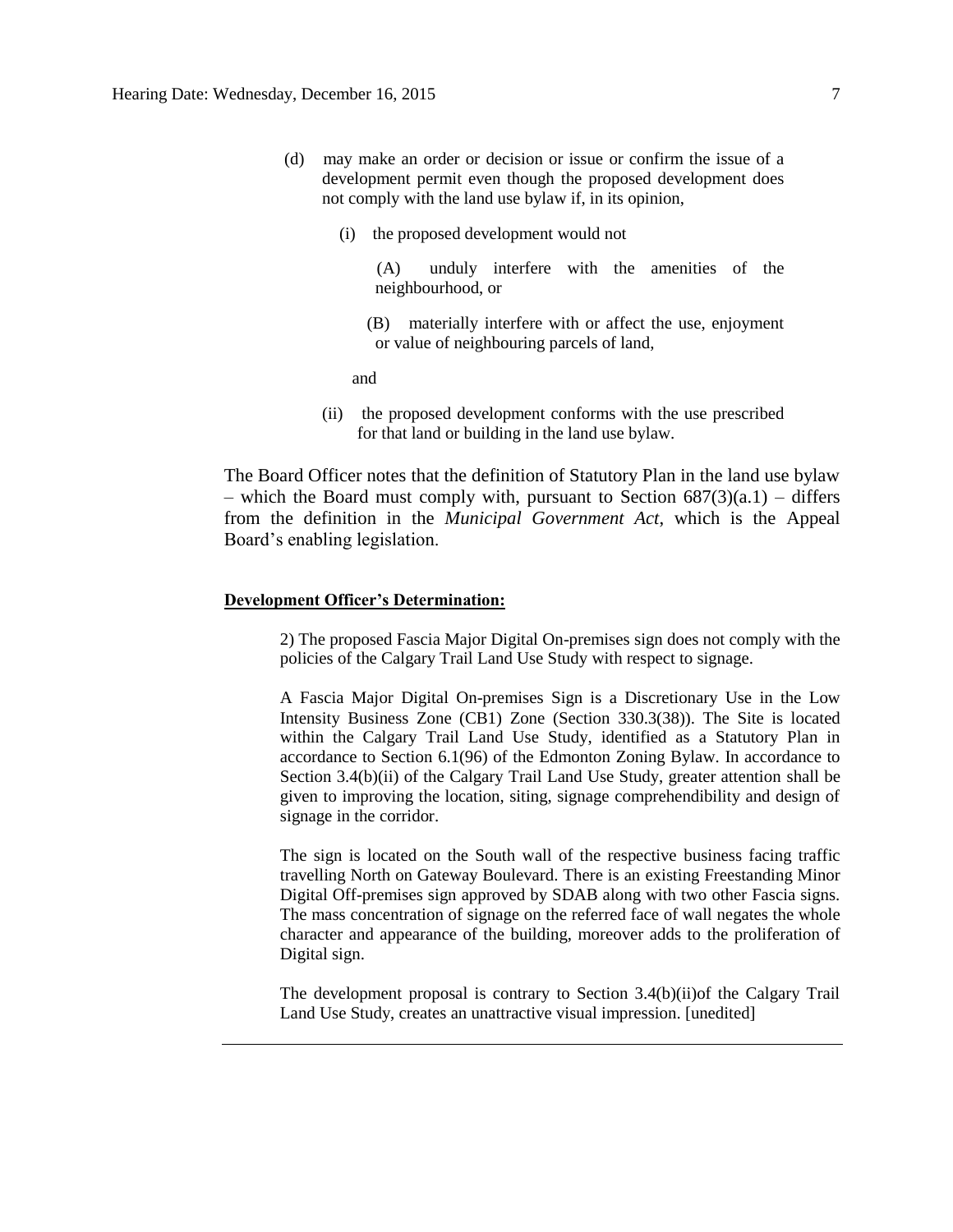Provincial legislation requires that the Subdivision and Development Appeal Board issue its official decision in writing within fifteen days of the conclusion of the hearing. Bylaw No. 11136 requires that a verbal announcement of the Board's decision shall be made at the conclusion of the hearing of an appeal, but the verbal decision is not final nor binding on the Board until the decision has been given in writing in accordance with the Municipal Government Act.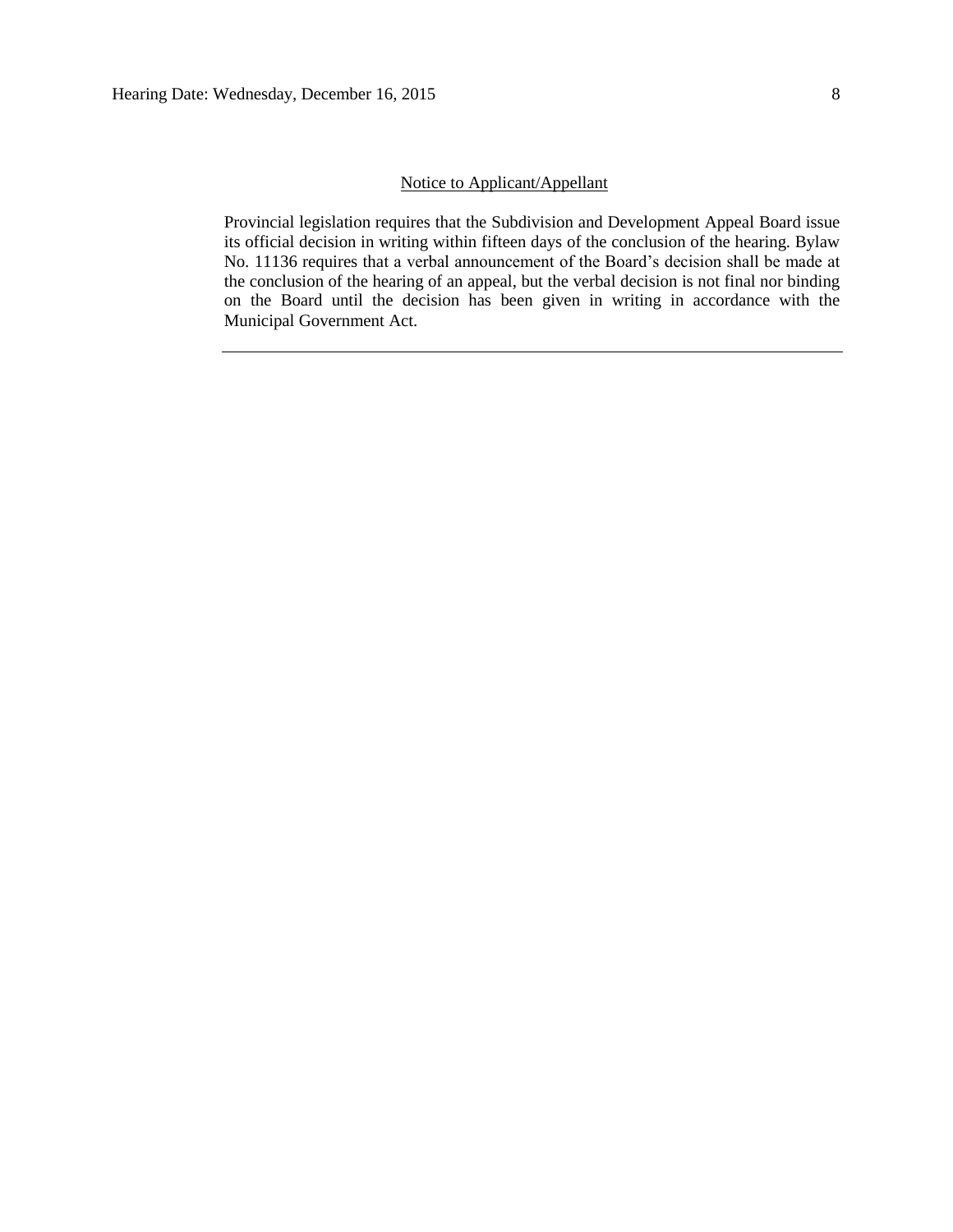| <b>Jmönton</b>                                                                                                      |                                                                                                                                                                                                                                                            | Project Number: 123459045-004<br><b>Application Date:</b><br>NOV 18, 2015<br>Printed:<br>December 10, 2015 at 9:12 AM |  |  |
|---------------------------------------------------------------------------------------------------------------------|------------------------------------------------------------------------------------------------------------------------------------------------------------------------------------------------------------------------------------------------------------|-----------------------------------------------------------------------------------------------------------------------|--|--|
| <b>Application for</b>                                                                                              |                                                                                                                                                                                                                                                            | 1 of 2<br>Page:                                                                                                       |  |  |
|                                                                                                                     | <b>Sign Combo Permit</b>                                                                                                                                                                                                                                   |                                                                                                                       |  |  |
| This document is a Development Permit Decision for the development application described below.                     |                                                                                                                                                                                                                                                            |                                                                                                                       |  |  |
| <b>Applicant</b><br><b>LED PROS</b>                                                                                 | Property Address(es) and Legal Description(s)<br>6029 - GATEWAY BOULEVARD NW<br>Plan 2657NY Blk 80 Lot A<br>Location(s) of Work<br>Entryway: 6035 - GATEWAY BOULEVARD NW<br>Entryway: 6037 - GATEWAY BOULEVARD NW<br>Building: 6029 - GATEWAY BOULEVARD NW |                                                                                                                       |  |  |
|                                                                                                                     |                                                                                                                                                                                                                                                            |                                                                                                                       |  |  |
| <b>Scope of Application</b><br>To insall (1) Fascia Major Digital On-Premises Sign (PCwhoop Electronics / LED Pros) |                                                                                                                                                                                                                                                            |                                                                                                                       |  |  |
| <b>Permit Details</b>                                                                                               |                                                                                                                                                                                                                                                            |                                                                                                                       |  |  |
| Class of Permit: Class B<br><b>Expiry Date:</b>                                                                     | Construction Value: 3000<br>Num. of Freestanding, Projecting or Roof 0                                                                                                                                                                                     |                                                                                                                       |  |  |
| Num. Temp., Fasica or Temporary<br>0<br>Signs:                                                                      | Signs:<br>Number of Additional Signs:                                                                                                                                                                                                                      |                                                                                                                       |  |  |
| Sign Permit Label No.: Min Li                                                                                       | Sign Type: Minor Digital On-premise Sign                                                                                                                                                                                                                   |                                                                                                                       |  |  |
| I/We certify that the above noted details are correct.<br>Applicant signature:                                      |                                                                                                                                                                                                                                                            |                                                                                                                       |  |  |
| <b>Development Application Decision</b><br>Refused                                                                  |                                                                                                                                                                                                                                                            |                                                                                                                       |  |  |
| THIS IS NOT A PERMIT                                                                                                |                                                                                                                                                                                                                                                            |                                                                                                                       |  |  |
|                                                                                                                     |                                                                                                                                                                                                                                                            |                                                                                                                       |  |  |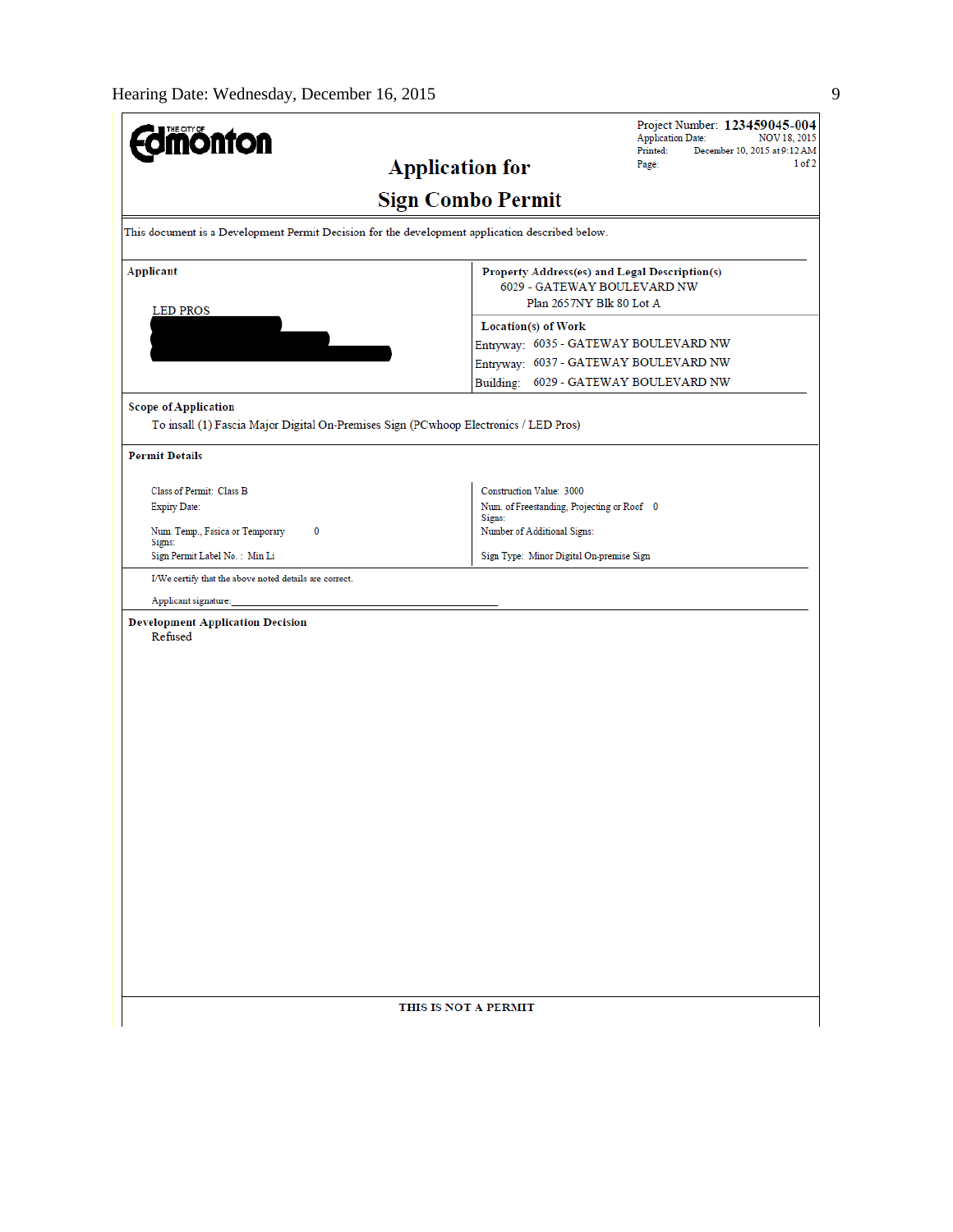| <b>ionfon</b>                                                                                                                                                                                                                                                                                                                                                                                                                                                                                                       |                                                                                                                                  |                                      |          | <b>Application Date:</b> | Project Number: 123459045-004<br><b>NOV 18, 2015</b> |
|---------------------------------------------------------------------------------------------------------------------------------------------------------------------------------------------------------------------------------------------------------------------------------------------------------------------------------------------------------------------------------------------------------------------------------------------------------------------------------------------------------------------|----------------------------------------------------------------------------------------------------------------------------------|--------------------------------------|----------|--------------------------|------------------------------------------------------|
|                                                                                                                                                                                                                                                                                                                                                                                                                                                                                                                     |                                                                                                                                  | <b>Application for</b>               |          | Printed:<br>Page:        | December 10, 2015 at 9:12 AM<br>$2$ of $2$           |
|                                                                                                                                                                                                                                                                                                                                                                                                                                                                                                                     |                                                                                                                                  | <b>Sign Combo Permit</b>             |          |                          |                                                      |
| <b>Reason for Refusal</b><br>1) For all Sign Applications, the Development Officer shall have regard for the scale and architectural character of the building<br>and the land use characteristics of surrounding development. The Development Officer shall refuse any Sign Application that may<br>adversely impact the amenities or character of the Zone. (Reference Section 59.2(6))                                                                                                                           |                                                                                                                                  |                                      |          |                          |                                                      |
| The proposed Fascia Major Digital Sign, in addition to the Fascia On-premises Sign and Freestanding Minor Digital Sign<br>overshadows the building front and adversly imapcts the architectural character of building contrary to section 59.2(6).                                                                                                                                                                                                                                                                  |                                                                                                                                  |                                      |          |                          |                                                      |
| 2) The proposed Fascia Major Digital On-premises sign does not comply with the policies of the Calgary Trail Land Use Study<br>with respect to signage.                                                                                                                                                                                                                                                                                                                                                             |                                                                                                                                  |                                      |          |                          |                                                      |
| A Fascia Major Digital On-premises Sign is a Discretionary Use in the Low Intensity Business Zone (CB1) Zone (Section<br>330.3(38)). The Site is located within the Calgary Trail Land Use Study, identified as a Statutory Plan in accordance to Section<br>6.1(96) of the Edmonton Zoning Bylaw. In accordance to Section 3.4(b)(ii) of the Calgary Trail Land Use Study, greater attention<br>shall be given to improving the location, siting, signage comprehendibility and design of signage in the corridor. |                                                                                                                                  |                                      |          |                          |                                                      |
| The sign is located on the South wall of the respective buisness facing traffic travelling North on Gateway Boulevard. There is an<br>existing Freestanding Minor Digital Off-premises sign approved by SDAB along with two other Fascia signs. The mass<br>concentration of signage on the refered face of wall negates the whole character and appearance of the building, moreover adds to<br>the proliferation of Digital sign.                                                                                 |                                                                                                                                  |                                      |          |                          |                                                      |
| impression.                                                                                                                                                                                                                                                                                                                                                                                                                                                                                                         | The development proposal is contrary to Section $3.4(b)(ii)$ of the Calgary Trail Land Use Study, creates an unattarctive visual |                                      |          |                          |                                                      |
| Advisement<br>Based on a site inspection of the property, the proposed Fascia Major Digital Sign has been erected prior to the the application. In<br>the opinion of the Development Officer, the proposed sign is not a Minor Digital sign. The proposed sign is a Major Digital Sign<br>, which is also a Discretionary Use within the CB zone.                                                                                                                                                                   |                                                                                                                                  |                                      |          |                          |                                                      |
| Major Digital Signs means any Sign that is remotely changed on or off Site and has a varying Message Duration that may be less<br>than 6 seconds. Major Digital Signs incorporate a technology or method allowing the Sign to change Copy without having to<br>physically or mechanically replace the Sign face or its components. Major Digital Signs include moving effects, message<br>transition effects, and video images.                                                                                     |                                                                                                                                  |                                      |          |                          |                                                      |
| <b>Rights of Appeal</b><br>The Applicant has the right of appeal within 14 days of receiving notice of the Development Application Decision, as outlined in<br>Chapter 24, Section 683 through 689 of the Municipal Government Amendment Act.                                                                                                                                                                                                                                                                       |                                                                                                                                  |                                      |          |                          |                                                      |
| Issue Date: Nov 18, 2015                                                                                                                                                                                                                                                                                                                                                                                                                                                                                            |                                                                                                                                  | Development Authority: AHUJA, SACHIN |          | Signature:               |                                                      |
| Fees                                                                                                                                                                                                                                                                                                                                                                                                                                                                                                                | <b>Fee Amount</b>                                                                                                                | Amount Paid                          | Receipt# | Date Paid                |                                                      |
| <b>DP Notification Fee</b>                                                                                                                                                                                                                                                                                                                                                                                                                                                                                          | \$100.00                                                                                                                         |                                      |          |                          |                                                      |
| Safety Codes Fee                                                                                                                                                                                                                                                                                                                                                                                                                                                                                                    | \$5.84                                                                                                                           |                                      |          |                          |                                                      |
| Sign Dev Appl Fee - Digital Signs                                                                                                                                                                                                                                                                                                                                                                                                                                                                                   | \$0.00                                                                                                                           |                                      |          |                          |                                                      |
| <b>Sign Building Permit Fee</b>                                                                                                                                                                                                                                                                                                                                                                                                                                                                                     | \$146.00                                                                                                                         |                                      |          |                          |                                                      |
| <b>Total GST Amount:</b><br><b>Totals for Permit:</b>                                                                                                                                                                                                                                                                                                                                                                                                                                                               | \$0.00                                                                                                                           |                                      |          |                          |                                                      |
| $($251.84$ outstanding)                                                                                                                                                                                                                                                                                                                                                                                                                                                                                             | \$251.84                                                                                                                         | \$0.00                               |          |                          |                                                      |
|                                                                                                                                                                                                                                                                                                                                                                                                                                                                                                                     |                                                                                                                                  |                                      |          |                          |                                                      |
|                                                                                                                                                                                                                                                                                                                                                                                                                                                                                                                     |                                                                                                                                  | THIS IS NOT A PERMIT                 |          |                          |                                                      |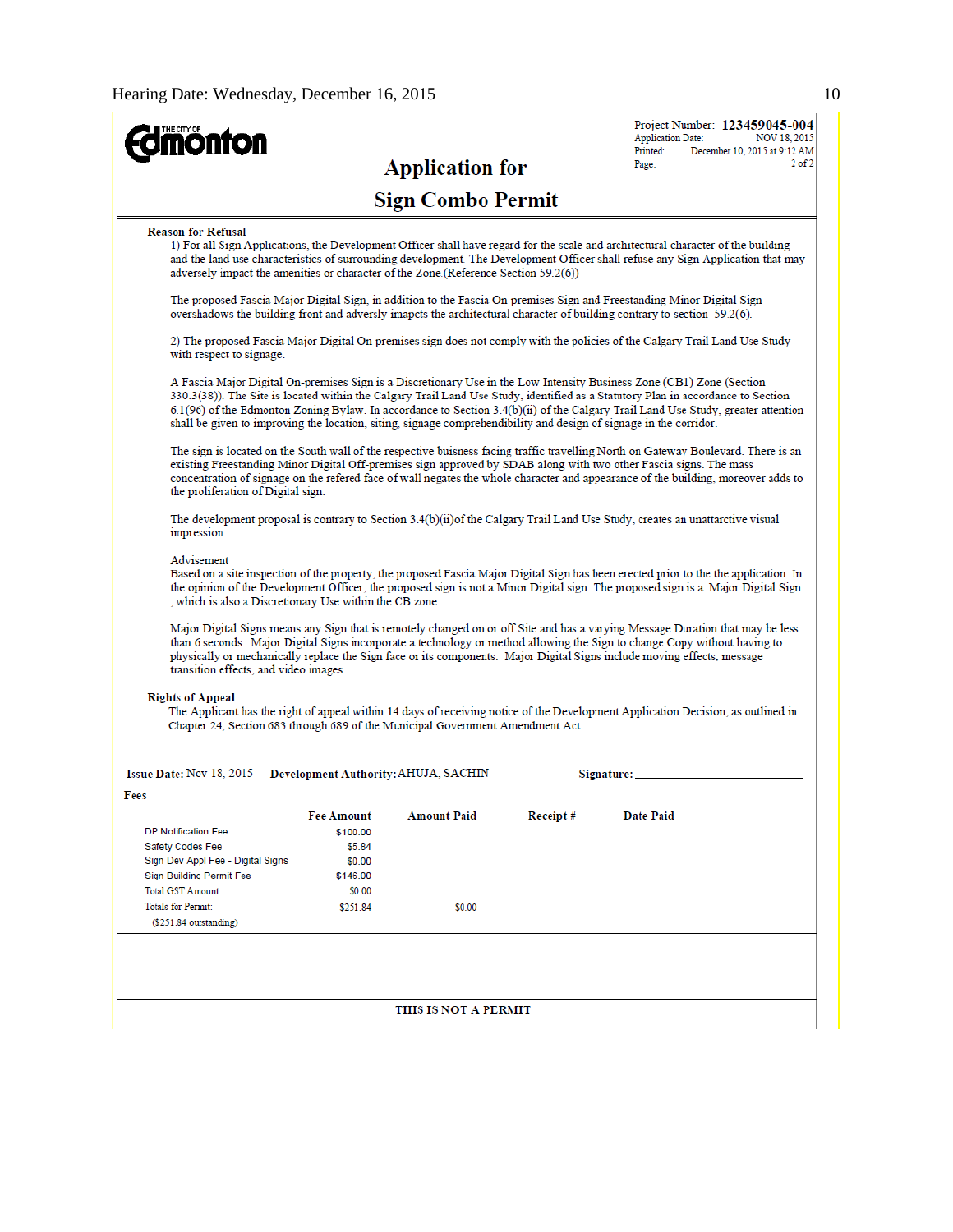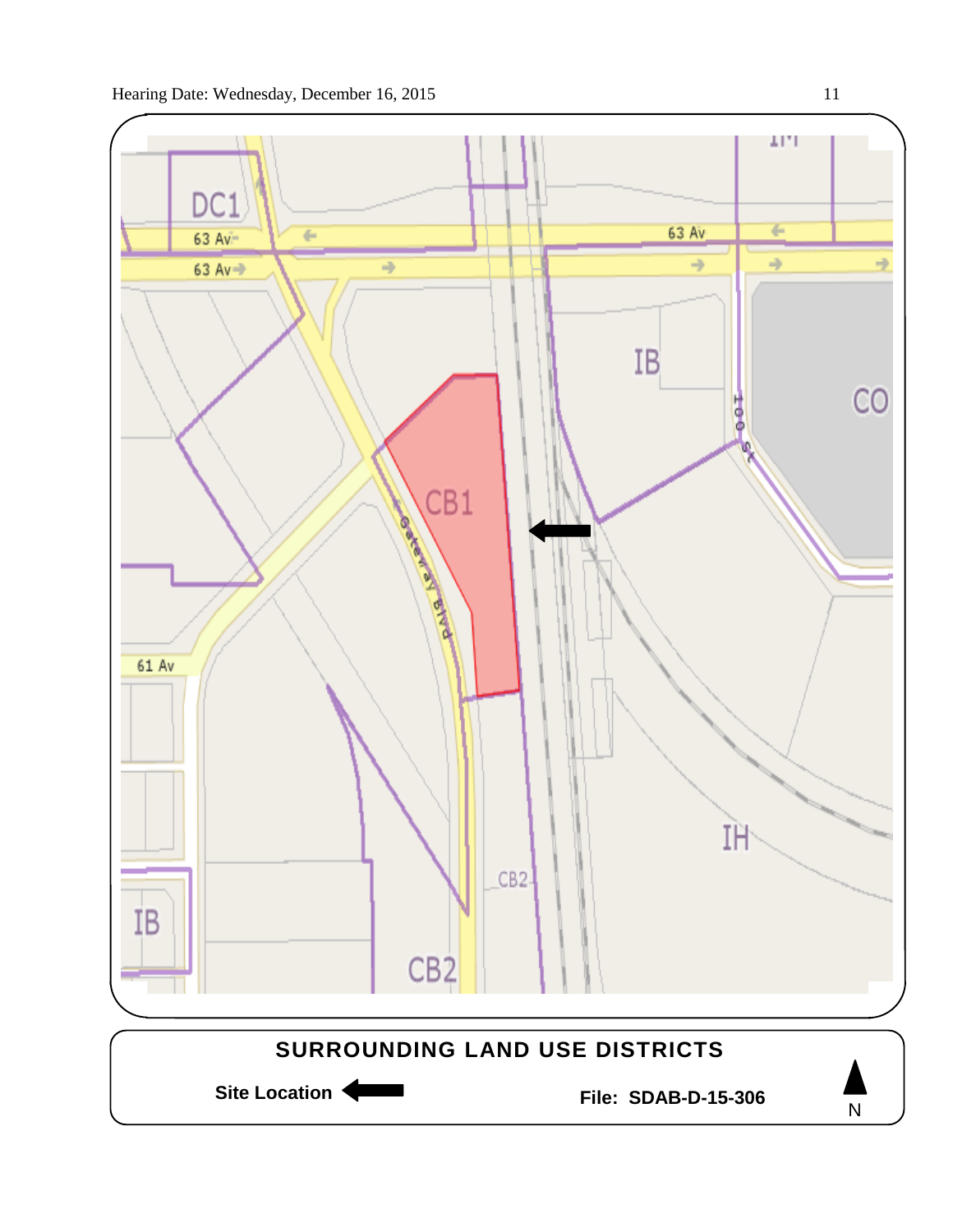| ITEM II: 10:30 A.M.                                    | FILE: SDAB-D-15-307                                                                                                                 |
|--------------------------------------------------------|-------------------------------------------------------------------------------------------------------------------------------------|
| AN APPEAL FROM THE DECISION OF THE DEVELOPMENT OFFICER |                                                                                                                                     |
| <b>APPELLANT:</b>                                      |                                                                                                                                     |
| <b>APPLICATION NO.:</b>                                | 160474324-004                                                                                                                       |
| <b>ADDRESS OF APPELLANT:</b>                           | 13315 - 126 Avenue NW                                                                                                               |
| <b>APPLICATION TO:</b>                                 | Replace a Roof Off-premises Sign with<br>(1) roof mounted Minor Digital On-<br>premises Off-premises Sign (1319416<br>ALBERTA LTD.) |
| <b>DECISION OF THE</b><br>DEVELOPMENT AUTHORITY:       | Refused                                                                                                                             |
| <b>DECISION DATE:</b>                                  | November 5, 2015                                                                                                                    |
| <b>DATE OF APPEAL:</b>                                 | November 12, 2015                                                                                                                   |
| <b>MUNICIPAL DESCRIPTION</b><br>OF SUBJECT PROPERTY:   | 13315 - 126 Avenue NW                                                                                                               |
| <b>LEGAL DESCRIPTION:</b>                              | Plan 209AN Blk 28A Lot 17                                                                                                           |
| ZONE:                                                  | Medium Industrial Zone (IM)                                                                                                         |
| <b>OVERLAY:</b>                                        | None                                                                                                                                |
| <b>STATUTORY PLANS IN EFFECT:</b>                      | <b>Yellowhead Corridor Area Structure Plan</b>                                                                                      |

## *Grounds for Appeal*

The Appellant provided the following reasons for appealing the decision of the Development Authority:

> We feel the proposed development does not interfere with the amenities of the neighborhood, not materially interfere with or affect the use of enjoyment or value of neighbouring properties and conforms to the intended use of the area.

More detailed arguments will be presented on the hearing day.

Thank you. [unedited]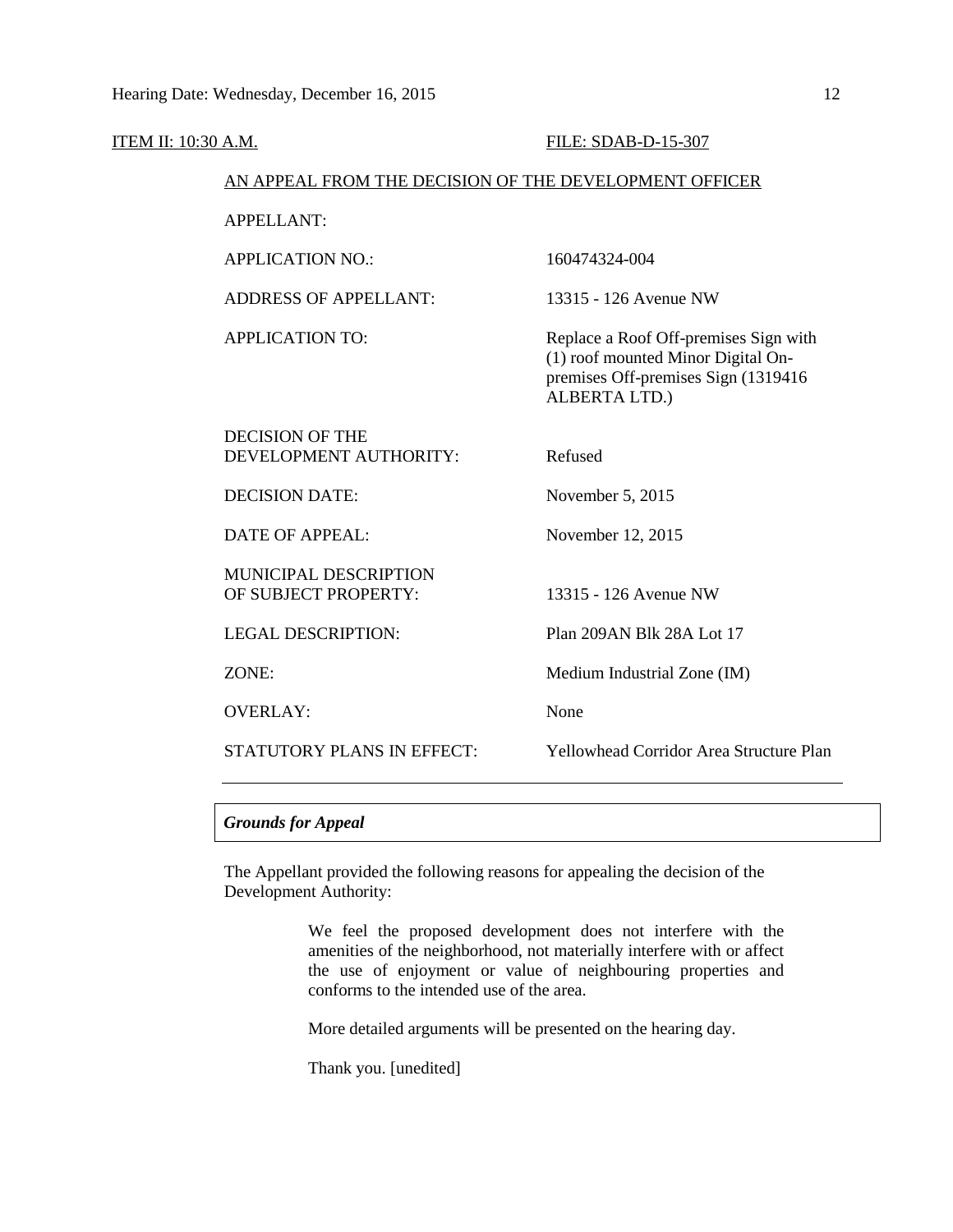#### *General Matters*

#### **Appeal Information:**

The *Municipal Government Act*, RSA 2000, c M-26 states the following:

#### **Grounds for Appeal**

**685(1)** If a development authority

- (a) fails or refuses to issue a development permit to a person,
- (b) issues a development permit subject to conditions, or
- (c) issues an order under section 645,

the person applying for the permit or affected by the order under section 645 may appeal to the subdivision and development appeal board.

### **Appeals**

**686(1)** A development appeal to a subdivision and development appeal board is commenced by filing a notice of the appeal, containing reasons, with the board within 14 days,

- (a) in the case of an appeal made by a person referred to in section 685(1), after
	- (i) the date on which the person is notified of the order or decision or the issuance of the development permit,

The decision of the Development Officer is dated November 5, 2015. The Notice of Appeal was filed on November 12, 2015.

#### **General Provisions from the** *Edmonton Zoning Bylaw:*

Pursuant to Section 420.1, the **General Purpose** of the **IM Medium Industrial Zone** is to:

… provide for manufacturing, processing, assembly, distribution, service and repair Uses that carry out a portion of their operation outdoors or require outdoor storage areas. Any nuisance associated with such Uses should not generally extend beyond the boundaries of the Site. This Zone should normally be applied on the interior of industrial areas adjacent to collector and local industrial public roadways such that Uses are separated from any adjacent residential areas by a higher quality Industrial or Commercial Zone.

Pursuant to Section 420.3(12), **Minor Digital On-premises Off-premises Signs**  are a **Discretionary Use** within the **IM Medium Industrial Zone**.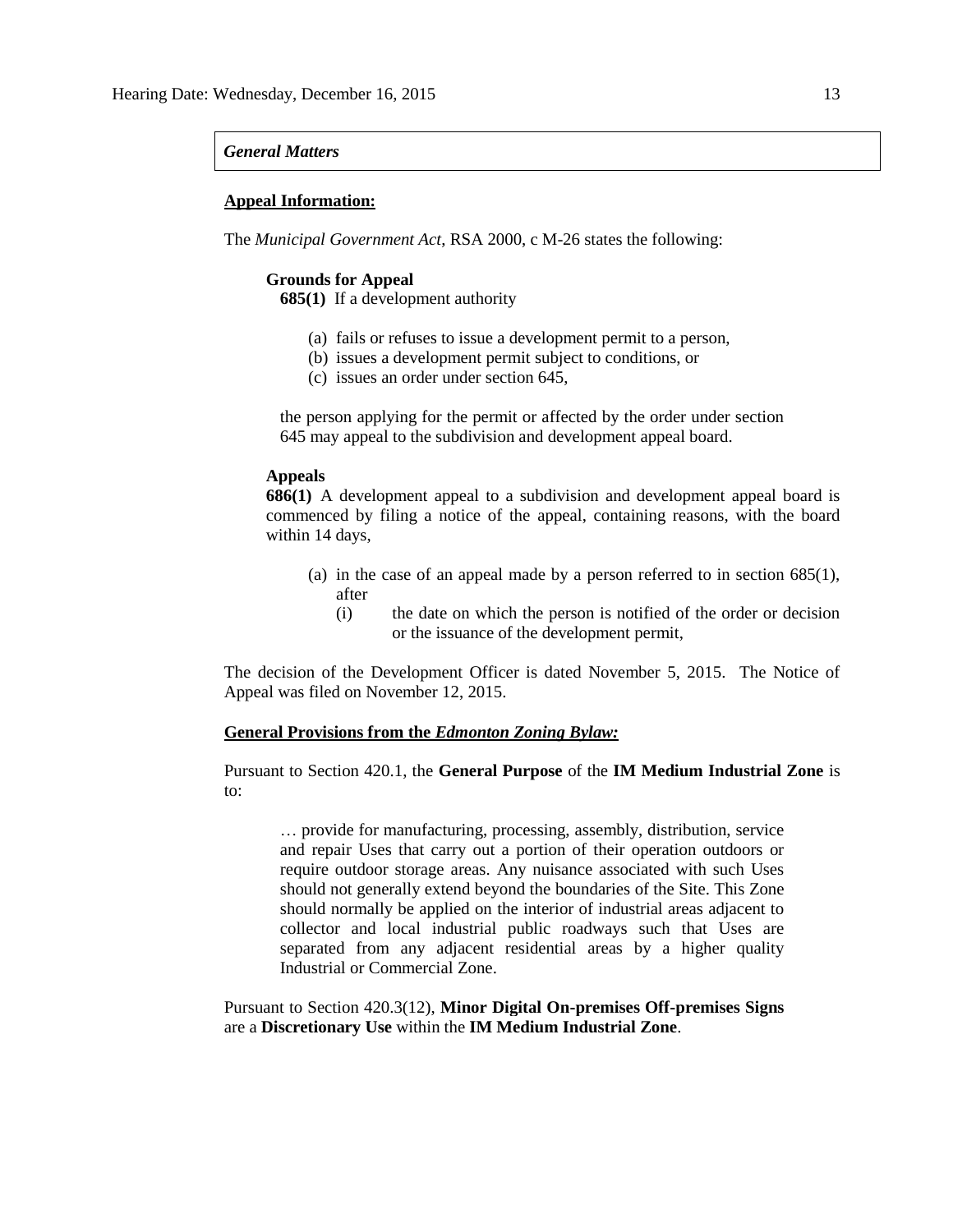### *No Roof Signs*

Section 59.2(15) states that:

Major Digital Signs, Minor Digital On-premises Signs, Minor Digital Offpremises Signs, and Minor Digital On-premises Signs shall not be Roof Signs, Projecting Signs or Temporary Signs.

#### Section 7.9(11) defines **Roof Off-premises Signs** as:

… any Sign erected upon, against, or above a roof, or on top of or above, the parapet of a building displaying Copy that directs attention to a business, activity, product, service or entertainment that cannot be considered as the principal products sold nor a principal business, activity, entertainment or service provided

#### **Development Officer's Determination:**

1) Minor Digital Off-premises Signs shall not be Roof Signs (Reference 59.2(15)).

The proposed Minor Digital Off-premises Sign is mounted on the Roof of the building, which is a Roof Off-Premises Sign, contrary to Section 59.2(15).

A Roof Off-premises Signs means any Sign erected upon, against, or above a roof, or on top of or above, the parapet of a building displaying Copy that directs attention to a business, activity, product, service or entertainment that cannot be considered as the principal products sold nor a principal business, activity, entertainment or service provided on the premises or Site where the Sign is displayed (reference Section 7.9.11). [unedited]

### *Maximum Height of Minor Digital On-premises Off-premises Sign*

Schedule 59G.3(6)(b) states that the maximum height of Minor Digital On-premises Offpremises Signs and Minor Digital Off-premises Signs shall be 8.0 metres.

## **Development Officer's Determination:**

2) The maximum height of Minor Digital On-premises Off-premises Sign shall be 8.0m.(Reference Section 59G.3(6)(b))

Proposed Height: 18m Exceeds by: 10m [unedited]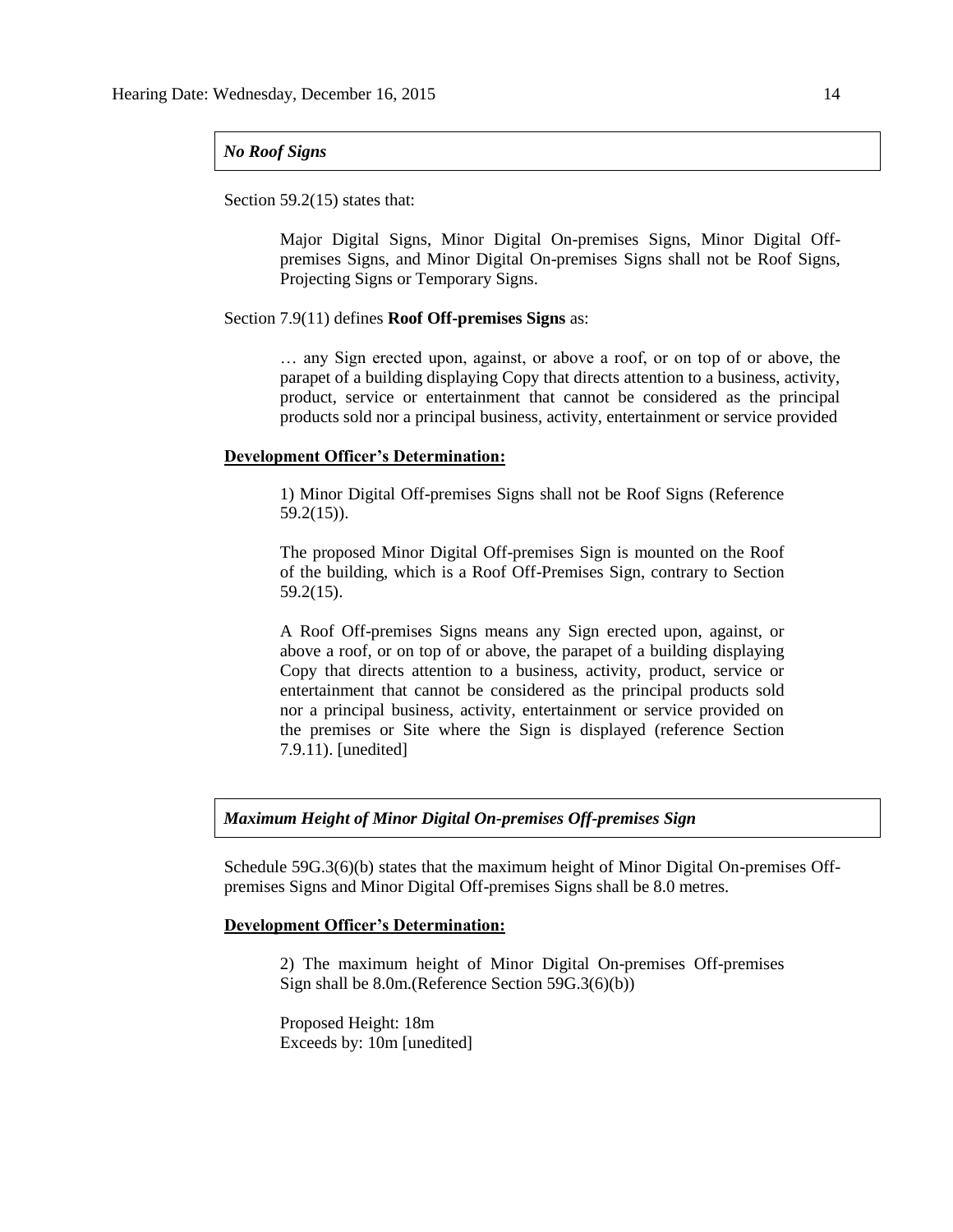### *Sign Locations/Separation Distance Between Signs*

Schedule 59G.3(6)(e) states that:

Sign locations shall be separated from any other Digital Sign greater than [8.0](javascript:void(0);)   $\frac{m^2}{2}$  $\frac{m^2}{2}$  $\frac{m^2}{2}$  or Off-premises Sign as follows:

| Proposed Sign Area                                              | Minimum separation distance<br>from Digital Signs greater than<br>$8.0 \text{ m}^2$ or other Off-premises Sign |
|-----------------------------------------------------------------|----------------------------------------------------------------------------------------------------------------|
| Greater than $8.0 \text{ m}^2$ to less<br>than $20 \text{ m}^2$ | $100 \text{ m}$                                                                                                |
| $20 \text{ m}^2$ to $40 \text{ m}^2$                            | $200 \text{ m}$                                                                                                |
| Greater than $40 \text{ m}^2$                                   | $300 \text{ m}$                                                                                                |

### **Development Officer's Determination:**

3) Proposed Sign locations shall be separated from any other Digital Sign greater than 8.0 m2 or Off-premises Signs. If the proposed Sign Area is greater than 40m2 the minimum separation distance from Digital Signs greater than 8.0 m2 or other Off-premises Sign shall be 300m (Reference Section 59G.3(6)(e))

Separation required: 300m Proposed Separation: 102 m Deficient by: 198 m [unedited]

## *Conformity with Characteristics of Surrounding Development*

Section 59.2(6) provides as follows:

for all Sign Applications, the Development Officer shall have regard for the scale and architectural character of the building and the land use characteristics of surrounding development. The Development Officer shall refuse any Sign Application that may adversely impact the amenities or character of the Zone.

## **Development Officer's Determination:**

4) For all Sign Applications, the Development Officer shall have regard for the scale and architectural character of the building and the land use characteristics of surrounding development. The Development Officer shall refuse any Sign Application that may adversely impact the amenities or character of the Zone (Reference Section 59.2(6)).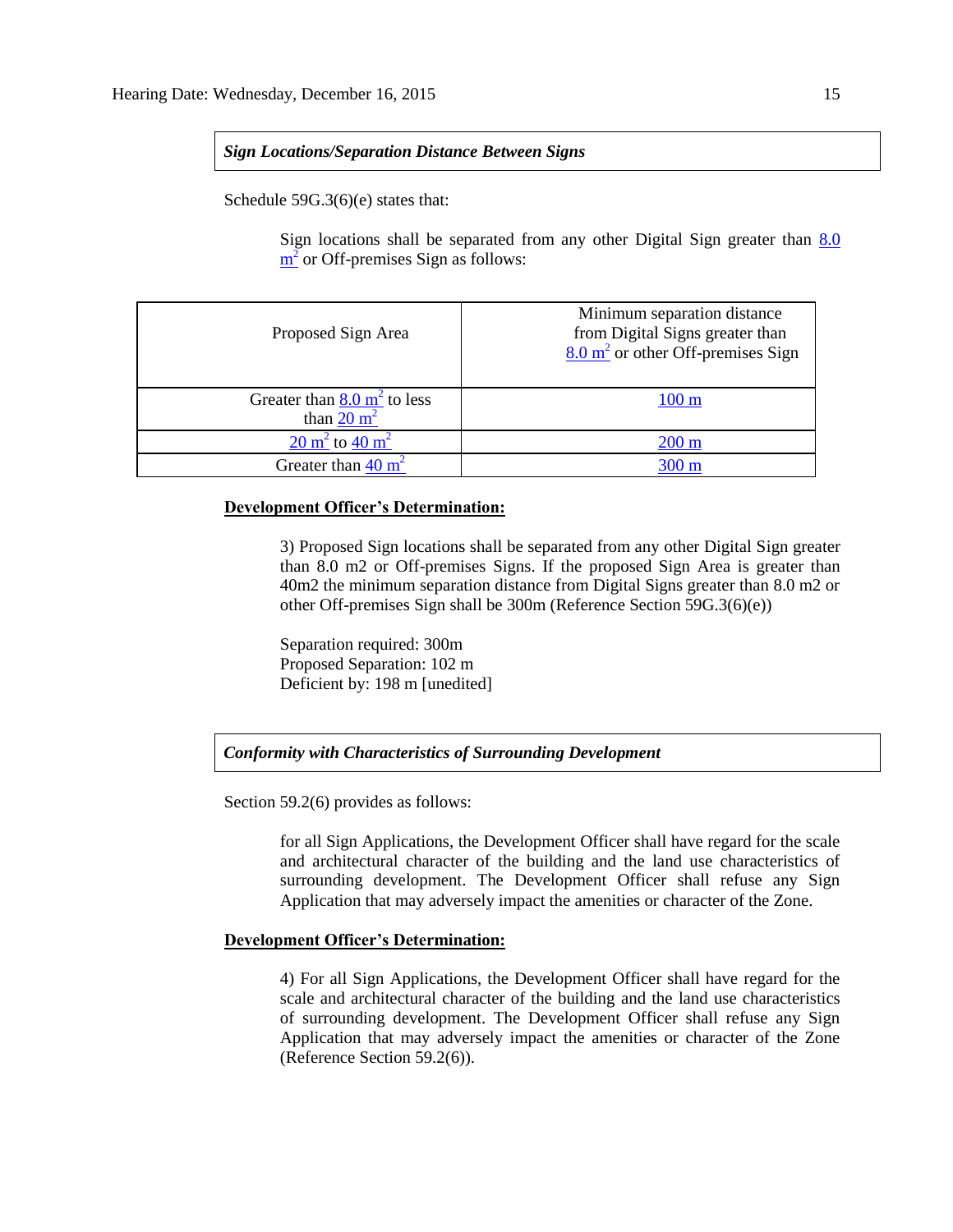The design of the Roof Minor Digital Off-premises sign, is not in the keeping with, and does not blend with the architecture of the building. No design features of the proposed sign complement the existing building design. [unedited]

## *Review of Development in Context of Surrounding Development*

Section 59.2(7) states that:

For all Sign Applications for Major Digital Sign, Minor Digital Onpremises Signs, Minor Digital Off-premises Signs, and Minor Digital On-premises Off-premises Signs, the Development Officer shall review the application in context with the surrounding development, such as (but not limited to): the architectural theme of the area; any historic designations; the requirements of any Statutory Plan; any streetscape improvements; proximity to residential development; driver decision points; and traffic conflict points. The Development Officer may require application revisions to mitigate the impact of a proposed Sign, and may refuse a permit that adversely impacts the built environment.

#### **Development Officer's Determination:**

5) For all Sign Applications for Major Digital Sign, Minor Digital Onpremises Signs, Minor Digital Off-premises Signs, and Minor Digital On-premises Off-premises Signs, the Development Officer shall review the application in context with the surrounding development, such as (but not limited to): the architectural theme of the area; any historic designations; the requirements of any Statutory Plan; any streetscape improvements; proximity to residential development; driver decision points; and traffic conflict points. The Development Officer may require application revisions to mitigate the impact of a proposed Sign, and may refuse a permit that adversely impacts the built environment (Reference 59.2(7))

The proposed Roof Minor Digital Off-premises sign does adversely affect adjacent and surrounding properties. The light emitted from the sign will trespass into the neighbouring properties to the west and south contrary to Section 59.2(7) [unedited]

## Notice to Applicant/Appellant

Provincial legislation requires that the Subdivision and Development Appeal Board issue its official decision in writing within fifteen days of the conclusion of the hearing. Bylaw No. 11136 requires that a verbal announcement of the Board's decision shall be made at the conclusion of the hearing of an appeal, but the verbal decision is not final nor binding on the Board until the decision has been given in writing in accordance with the Municipal Government Act.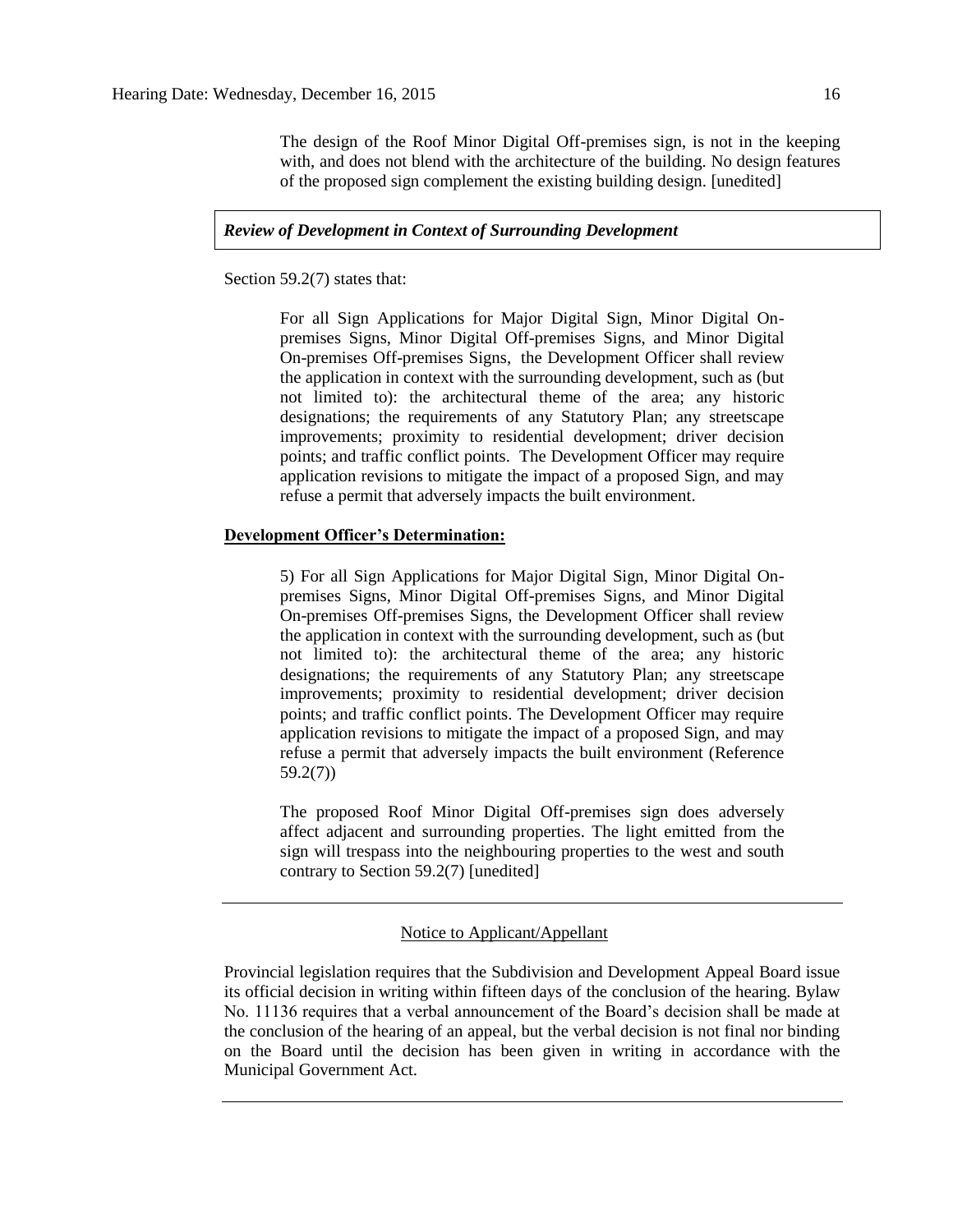| <b>mönton</b>                                                                                   | Project Number: 160474324-004<br><b>Application Date:</b><br>OCT 13, 2015<br>Printed:<br>December 10, 2015 at 9:51 AM |  |  |  |
|-------------------------------------------------------------------------------------------------|-----------------------------------------------------------------------------------------------------------------------|--|--|--|
|                                                                                                 | 1 of 3<br><b>Application for</b><br>Page:                                                                             |  |  |  |
|                                                                                                 | <b>Sign Combo Permit</b>                                                                                              |  |  |  |
| This document is a Development Permit Decision for the development application described below. |                                                                                                                       |  |  |  |
| <b>Applicant</b>                                                                                | Property Address(es) and Legal Description(s)<br>13315 - 126 AVENUE NW                                                |  |  |  |
| 1319416 ALBERTA LTD.                                                                            | Plan 209AN Blk 28A Lot 17                                                                                             |  |  |  |
|                                                                                                 | Location(s) of Work<br>Entryway: 13315 - 126 AVENUE NW                                                                |  |  |  |
|                                                                                                 | Building: 13315 - 126 AVENUE NW                                                                                       |  |  |  |
| <b>Scope of Application</b>                                                                     |                                                                                                                       |  |  |  |
| LTD.).                                                                                          | To replace Roof Off-premises Sign with (1) roof mounted Minor Digital On-premises Off-premises Sign (1319416 ALBERTA  |  |  |  |
| <b>Permit Details</b>                                                                           |                                                                                                                       |  |  |  |
| Class of Permit: Class B                                                                        | Construction Value: 60000                                                                                             |  |  |  |
| <b>Expiry Date:</b>                                                                             | Num. of Freestanding, Projecting or Roof 0<br>Signs:                                                                  |  |  |  |
| 0<br>Num. Temp., Fasica or Temporary<br>Signs:                                                  | Number of Additional Signs:                                                                                           |  |  |  |
| Sign Permit Label No.:                                                                          | Sign Type: Minor Digital On-premises<br>Off-premises Sign                                                             |  |  |  |
| I/We certify that the above noted details are correct.                                          |                                                                                                                       |  |  |  |
| Applicant signature:                                                                            |                                                                                                                       |  |  |  |
| <b>Development Application Decision</b><br>Refused                                              |                                                                                                                       |  |  |  |
|                                                                                                 |                                                                                                                       |  |  |  |
|                                                                                                 |                                                                                                                       |  |  |  |
|                                                                                                 |                                                                                                                       |  |  |  |
|                                                                                                 |                                                                                                                       |  |  |  |
|                                                                                                 |                                                                                                                       |  |  |  |
|                                                                                                 |                                                                                                                       |  |  |  |
|                                                                                                 |                                                                                                                       |  |  |  |
|                                                                                                 |                                                                                                                       |  |  |  |
|                                                                                                 |                                                                                                                       |  |  |  |
|                                                                                                 |                                                                                                                       |  |  |  |
|                                                                                                 |                                                                                                                       |  |  |  |
|                                                                                                 |                                                                                                                       |  |  |  |
|                                                                                                 |                                                                                                                       |  |  |  |
|                                                                                                 |                                                                                                                       |  |  |  |
|                                                                                                 |                                                                                                                       |  |  |  |
|                                                                                                 | THIS IS NOT A PERMIT                                                                                                  |  |  |  |
|                                                                                                 |                                                                                                                       |  |  |  |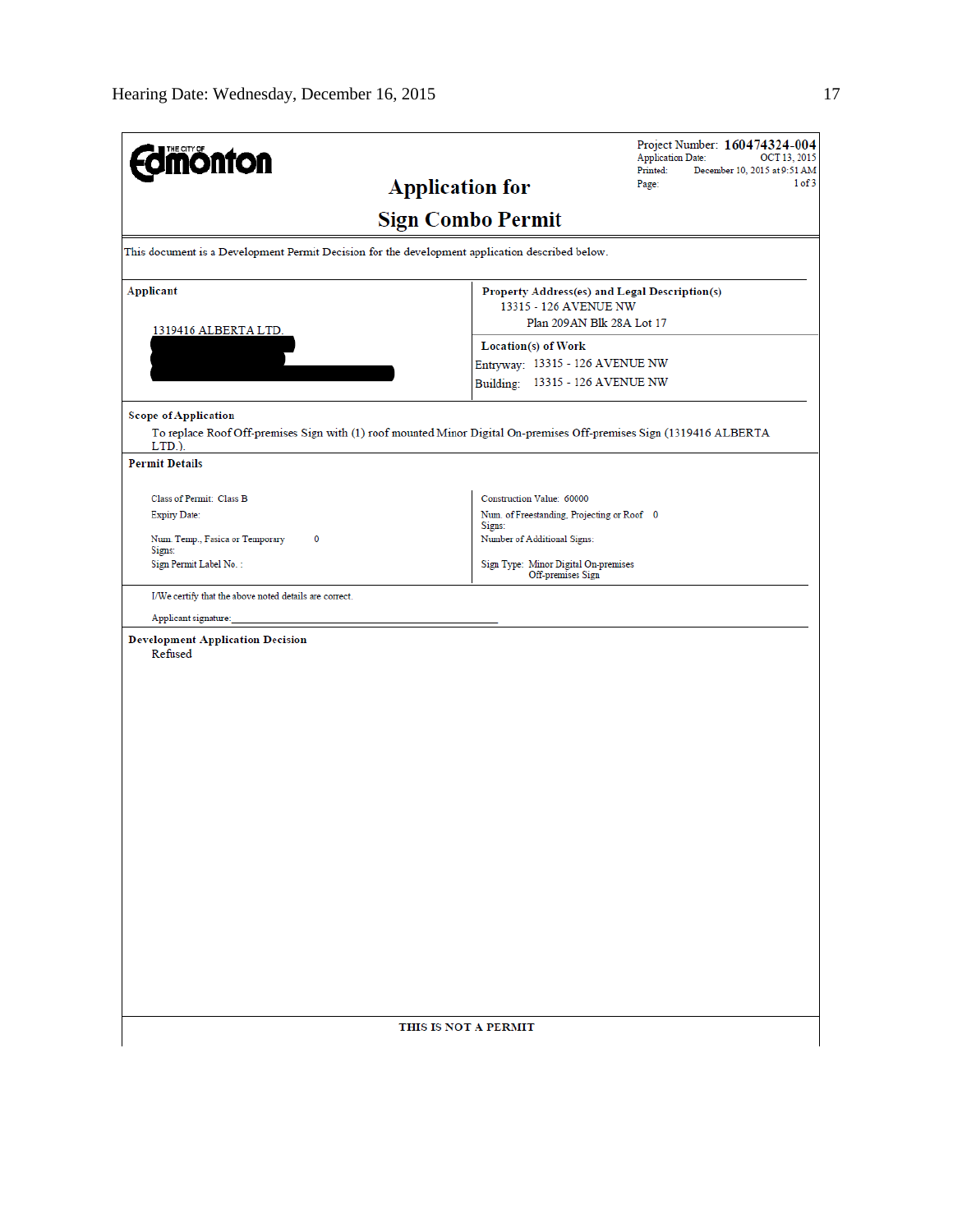| <b>onton</b>                                                                   |                                                                                                                |                          |                      | Project Number: 160474324-004<br><b>Application Date:</b><br>OCT 13, 2015<br>Printed:                                                                                                                                                                                                                                                                                                                                                                                                                                                                                                                                                                                                                                                                                                         |
|--------------------------------------------------------------------------------|----------------------------------------------------------------------------------------------------------------|--------------------------|----------------------|-----------------------------------------------------------------------------------------------------------------------------------------------------------------------------------------------------------------------------------------------------------------------------------------------------------------------------------------------------------------------------------------------------------------------------------------------------------------------------------------------------------------------------------------------------------------------------------------------------------------------------------------------------------------------------------------------------------------------------------------------------------------------------------------------|
|                                                                                |                                                                                                                | <b>Application for</b>   |                      | December 10, 2015 at 9:51 AM<br>$2$ of $3$<br>Page:                                                                                                                                                                                                                                                                                                                                                                                                                                                                                                                                                                                                                                                                                                                                           |
|                                                                                |                                                                                                                | <b>Sign Combo Permit</b> |                      |                                                                                                                                                                                                                                                                                                                                                                                                                                                                                                                                                                                                                                                                                                                                                                                               |
| <b>Reason for Refusal</b>                                                      | 1) Minor Digital Off-premises Signs shall not be Roof Signs (Reference 59.2(15)).                              |                          |                      |                                                                                                                                                                                                                                                                                                                                                                                                                                                                                                                                                                                                                                                                                                                                                                                               |
| contrary to Section 59.2(15).                                                  |                                                                                                                |                          |                      | The proposed Minor Digital Off-premises Sign is mounted on the Roof of the building, which is a Roof Off-Premises Sign,                                                                                                                                                                                                                                                                                                                                                                                                                                                                                                                                                                                                                                                                       |
| is displayed (reference Section 7.9.11)                                        |                                                                                                                |                          |                      | A Roof Off-premises Signs means any Sign erected upon, against, or above a roof, or on top of or above, the parapet of a building<br>displaying Copy that directs attention to a business, activity, product, service or entertainment that cannot be considered as the<br>principal products sold nor a principal business, activity, entertainment or service provided on the premises or Site where the Sign                                                                                                                                                                                                                                                                                                                                                                               |
|                                                                                |                                                                                                                |                          |                      | 2) The maximum height of Minor Digital On-premises Off-premises Sign shall be 8.0m. (Reference Section 59G.3(6)(b))                                                                                                                                                                                                                                                                                                                                                                                                                                                                                                                                                                                                                                                                           |
| Proposed Height: 18m<br>Exceeds by: 10m                                        |                                                                                                                |                          |                      |                                                                                                                                                                                                                                                                                                                                                                                                                                                                                                                                                                                                                                                                                                                                                                                               |
|                                                                                | Off-premises Sign shall be 300m (Reference Section 59G.3(6)(e))                                                |                          |                      | 3) Proposed Sign locations shall be separated from any other Digital Sign greater than 8.0 m2 or Off-premises Signs. If the<br>proposed Sign Area is greater than 40m2 the minimum separation distance from Digital Signs greater than 8.0 m2 or other                                                                                                                                                                                                                                                                                                                                                                                                                                                                                                                                        |
| Seperation required: 300m<br>Proposed Seperation: 102 m<br>Deficient by: 198 m |                                                                                                                |                          |                      |                                                                                                                                                                                                                                                                                                                                                                                                                                                                                                                                                                                                                                                                                                                                                                                               |
|                                                                                | adversely impact the amenities or character of the Zone (Reference Section 59.2(6)).                           |                          |                      | 4) For all Sign Applications, the Development Officer shall have regard for the scale and architectural character of the building<br>and the land use characteristics of surrounding development. The Development Officer shall refuse any Sign Application that may                                                                                                                                                                                                                                                                                                                                                                                                                                                                                                                          |
|                                                                                | building. No design features of the proposed sign complement the existing building design.                     |                          |                      | The design of the Roof Minor Digital Off-premises sign, is not in the keeping with, and does not blend with the architecture of the                                                                                                                                                                                                                                                                                                                                                                                                                                                                                                                                                                                                                                                           |
|                                                                                | and may refuse a permit that adversely impacts the built environment (Reference $59.2(7)$ )                    |                          |                      | 5) For all Sign Applications for Major Digital Sign, Minor Digital On-premises Signs, Minor Digital Off-premises Signs, and<br>Minor Digital On-premises Off-premises Signs, the Development Officer shall review the application in context with the<br>surrounding development, such as (but not limited to): the architectural theme of the area; any historic designations; the<br>requirements of any Statutory Plan; any streetscape improvements; proximity to residential development; driver decision points;<br>and traffic conflict points. The Development Officer may require application revisions to mitigate the impact of a proposed Sign,<br>The proposed Roof Minor Digital Off-premises sign does adversely affect adjacent and surrounding properties. The light emitted |
|                                                                                | from the sign will trespass into the neighbouring properties to the west and south contrary to Section 59.2(7) |                          |                      |                                                                                                                                                                                                                                                                                                                                                                                                                                                                                                                                                                                                                                                                                                                                                                                               |
| <b>Rights of Appeal</b>                                                        | Chapter 24, Section 683 through 689 of the Municipal Government Amendment Act.                                 |                          |                      | The Applicant has the right of appeal within 14 days of receiving notice of the Development Application Decision, as outlined in                                                                                                                                                                                                                                                                                                                                                                                                                                                                                                                                                                                                                                                              |
| Issue Date: Nov 05, 2015                                                       | Development Authority: AHUJA, SACHIN                                                                           |                          |                      | Signature:                                                                                                                                                                                                                                                                                                                                                                                                                                                                                                                                                                                                                                                                                                                                                                                    |
| Fees                                                                           |                                                                                                                |                          |                      |                                                                                                                                                                                                                                                                                                                                                                                                                                                                                                                                                                                                                                                                                                                                                                                               |
|                                                                                | Fee Amount                                                                                                     | <b>Amount Paid</b>       | Receipt#             | <b>Date Paid</b>                                                                                                                                                                                                                                                                                                                                                                                                                                                                                                                                                                                                                                                                                                                                                                              |
| <b>DP Notification Fee</b>                                                     | \$100.00                                                                                                       |                          |                      |                                                                                                                                                                                                                                                                                                                                                                                                                                                                                                                                                                                                                                                                                                                                                                                               |
| Safety Codes Fee<br><b>Sign Building Permit Fee</b>                            | \$23.52<br>\$588.00                                                                                            | \$23.52<br>\$588.00      | 02816681<br>02816681 | Oct 13, 2015<br>Oct 13, 2015                                                                                                                                                                                                                                                                                                                                                                                                                                                                                                                                                                                                                                                                                                                                                                  |
|                                                                                |                                                                                                                | THIS IS NOT A PERMIT     |                      |                                                                                                                                                                                                                                                                                                                                                                                                                                                                                                                                                                                                                                                                                                                                                                                               |
|                                                                                |                                                                                                                |                          |                      |                                                                                                                                                                                                                                                                                                                                                                                                                                                                                                                                                                                                                                                                                                                                                                                               |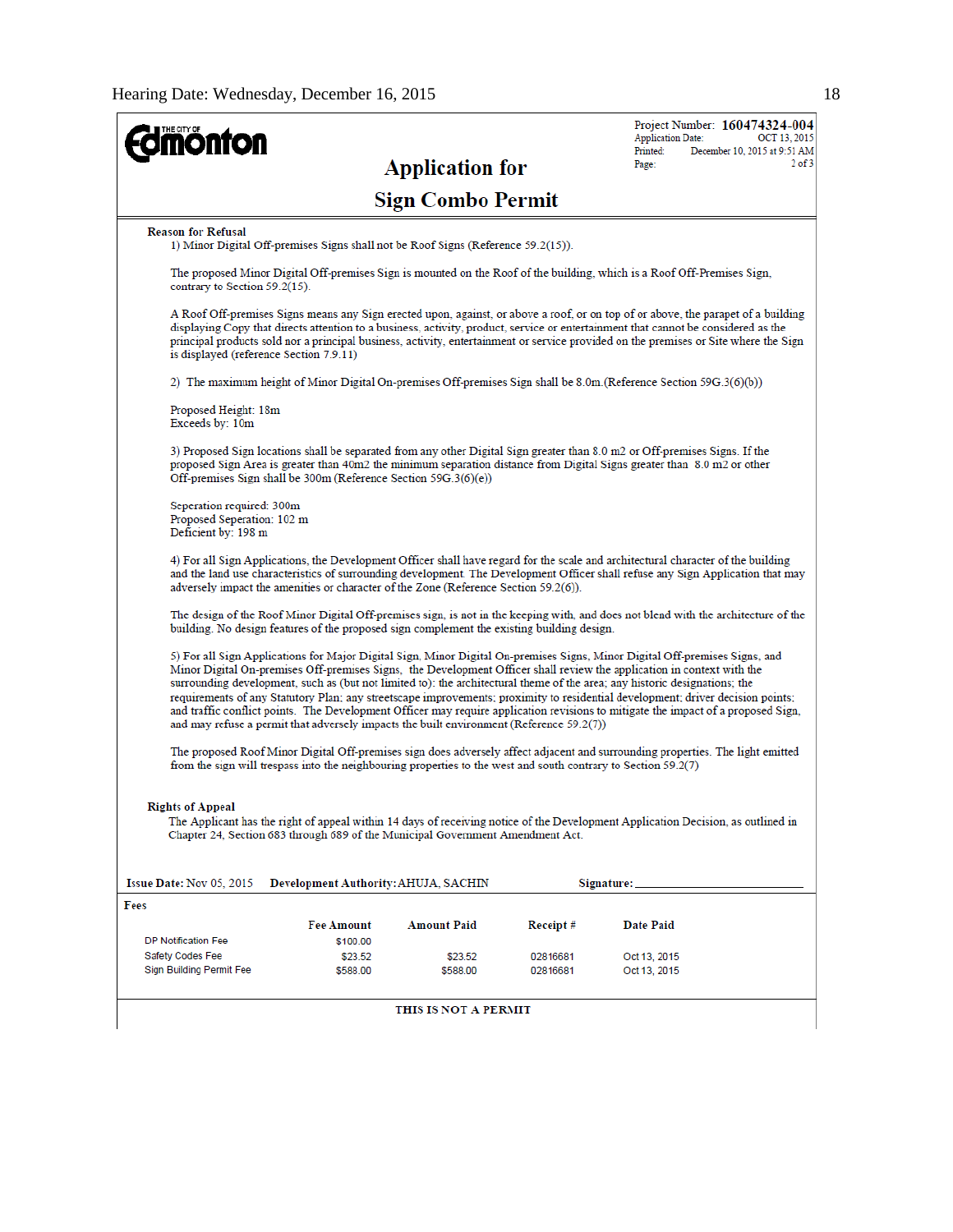| <b><i><u>almonton</u></i></b>                                                                                        |                                                | <b>Application for</b>                       |                      | <b>Application Date:</b><br>Printed:<br>Page: | Project Number: 160474324-004<br>OCT 13, 2015<br>December 10, 2015 at 9:51 AM<br>$3$ of $3$ |
|----------------------------------------------------------------------------------------------------------------------|------------------------------------------------|----------------------------------------------|----------------------|-----------------------------------------------|---------------------------------------------------------------------------------------------|
|                                                                                                                      |                                                | <b>Sign Combo Permit</b>                     |                      |                                               |                                                                                             |
| Fees                                                                                                                 |                                                |                                              |                      |                                               |                                                                                             |
| Sign Dev Appl Fee - Digital Signs<br><b>Total GST Amount:</b><br><b>Totals for Permit:</b><br>(\$100.00 outstanding) | Fee Amount<br>\$416.00<br>\$0.00<br>\$1,127.52 | <b>Amount Paid</b><br>\$416.00<br>\$1,027.52 | Receipt#<br>02816681 | <b>Date Paid</b><br>Oct 13, 2015              |                                                                                             |
|                                                                                                                      |                                                |                                              |                      |                                               |                                                                                             |
|                                                                                                                      |                                                |                                              |                      |                                               |                                                                                             |
|                                                                                                                      |                                                |                                              |                      |                                               |                                                                                             |
|                                                                                                                      |                                                |                                              |                      |                                               |                                                                                             |
|                                                                                                                      |                                                |                                              |                      |                                               |                                                                                             |
|                                                                                                                      |                                                |                                              |                      |                                               |                                                                                             |
|                                                                                                                      |                                                |                                              |                      |                                               |                                                                                             |
|                                                                                                                      |                                                |                                              |                      |                                               |                                                                                             |
|                                                                                                                      |                                                |                                              |                      |                                               |                                                                                             |
|                                                                                                                      |                                                |                                              |                      |                                               |                                                                                             |
|                                                                                                                      |                                                |                                              |                      |                                               |                                                                                             |
|                                                                                                                      |                                                |                                              |                      |                                               |                                                                                             |
|                                                                                                                      |                                                |                                              |                      |                                               |                                                                                             |
|                                                                                                                      |                                                |                                              |                      |                                               |                                                                                             |
|                                                                                                                      |                                                |                                              |                      |                                               |                                                                                             |
|                                                                                                                      |                                                |                                              |                      |                                               |                                                                                             |
|                                                                                                                      |                                                | THIS IS NOT A PERMIT                         |                      |                                               |                                                                                             |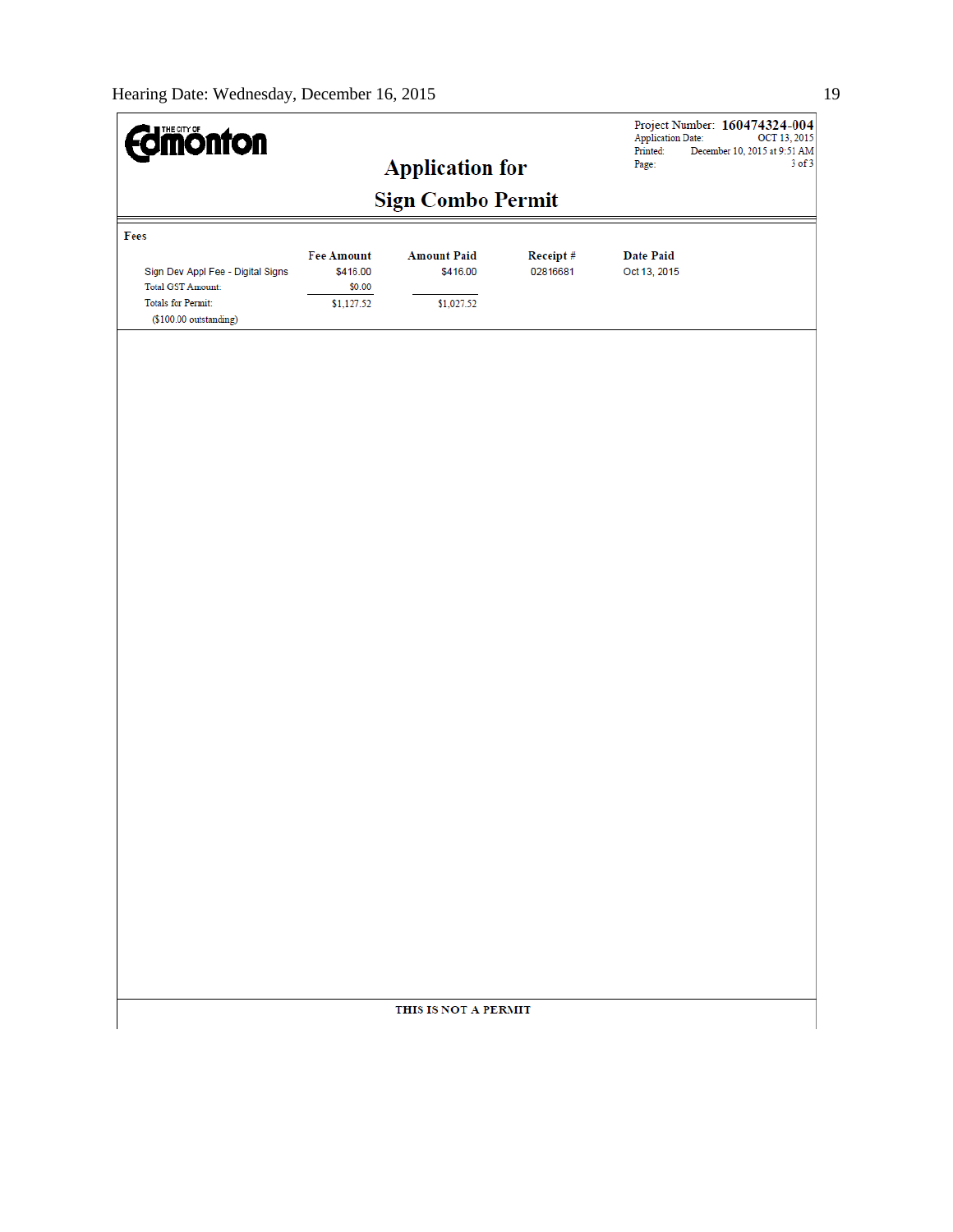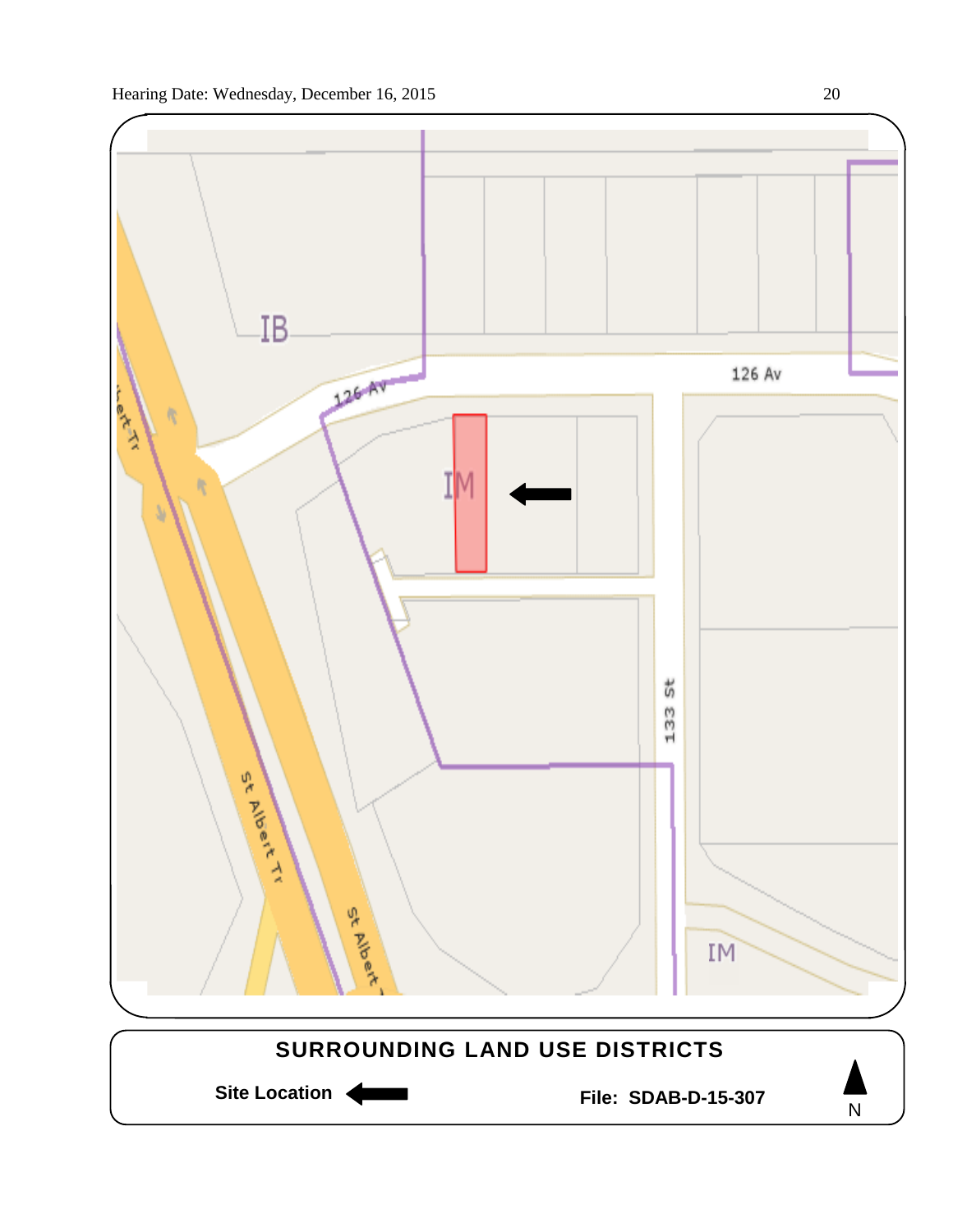ITEM III: 1:30 P.M. FILE: SDAB-D-15-308 AN APPEAL FROM THE DECISION OF THE DEVELOPMENT OFFICER BY AN ADJACENT PROPERTY OWNER APPELLANT: APPLICATION NO.: 147242359-002 ADDRESS OF APPELLANT: 18520 - 121 Avenue NW APPLICATION TO: Construct and operate a Group Home (12 residents) DECISION OF THE DEVELOPMENT AUTHORITY **AUTHORITY** Approved with Notices DECISION DATE:  $\bullet \bullet$  Movember 9, 2015 DATE OF APPEAL: November 30, 2015 RESPONDENT: ADDRESS OF RESPONDENT: 18435 - 121 Avenue NW MUNICIPAL DESCRIPTION OF SUBJECT PROPERTY: 18435 - 121 Avenue NW LEGAL DESCRIPTION: Plan 1321963 Blk 1 Lot 17B ZONE: DC2 Site Specific Development Control Provision OVERLAY: None STATUTORY PLANS IN EFFECT: Kinokamau Plains Area Structure Plan Yellowhead Corridor Area Structure Plan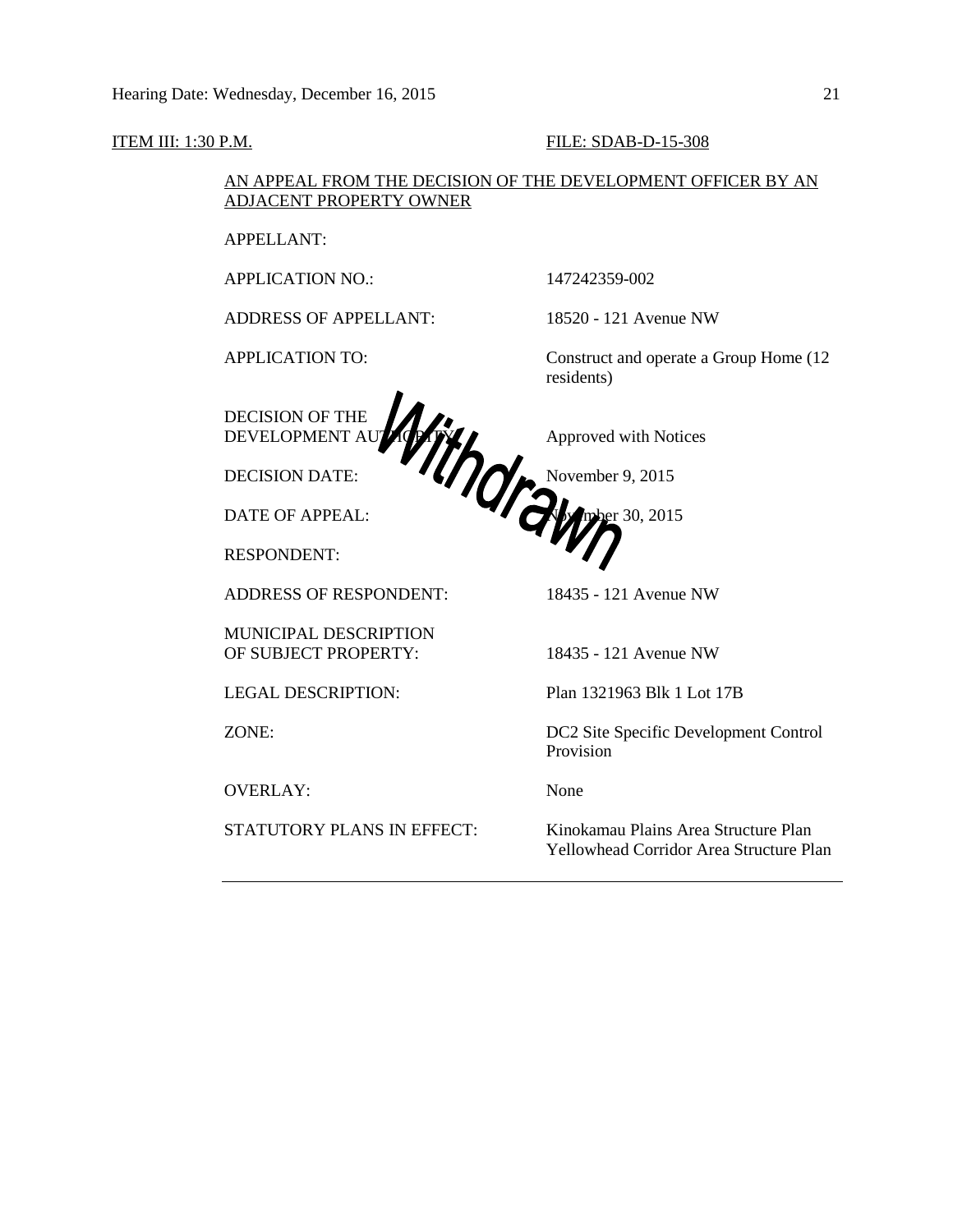## *BUSINESS LAID OVER*

| SDAB-D-15-280 | An appeal by <b>EPCOR</b> to construct a Minor Impact Utility Services Use   |  |  |
|---------------|------------------------------------------------------------------------------|--|--|
|               | Building (EPCOR Training facility)                                           |  |  |
|               | <b>January 6, 2016</b>                                                       |  |  |
| SDAB-D-15-293 | An appeal by Kennedy/Agrios LLP to construct exterior alterations to a       |  |  |
|               | Professional, Financial and Office Support Services Use building (Karst      |  |  |
|               | Properties Parking Expansion – Proposed New Parking Lot Layout)              |  |  |
|               | <b>January 7, 2016</b>                                                       |  |  |
| SDAB-D-15-298 | An appeal by Peter Rausch VS Davut Gokce to erect an over height Fence       |  |  |
|               | (5.44 m in length on west property line at 2.44 m in Height) in the Rear     |  |  |
|               | Yard of a Single Detached House                                              |  |  |
|               | <b>January 13 or 14, 2016</b>                                                |  |  |
| SDAB-D-15-247 | An appeal by Kennedy Agrios LLP VS. Eton-West Construction (Alta) Inc.       |  |  |
|               | change the use of "Building E" from Professional, Financial and Office       |  |  |
|               | Support Services to General Retail Stores and to construct interior and      |  |  |
|               | exterior alterations (increase building size and change dimensions, revision |  |  |
|               | to parking layout and Drive-thru).                                           |  |  |
|               | <b>March 9 or 10, 2016</b>                                                   |  |  |
| SDAB-D-15-236 | An appeal by Ogilvie LLP to comply with six Orders to acquire valid          |  |  |
| to 241        | development permits by September 25, 2015 or cease the Use and demolish      |  |  |
|               | and remove all materials by September 25, 2015; and to comply with all       |  |  |
|               | conditions of development permit No. 149045660-001.                          |  |  |
|               | <b>February 17 or 18, 2016</b>                                               |  |  |
| SDAB-D-15-252 | An appeal by Southwest Muslim Community Centre to change the se from         |  |  |
|               | an Indoor Participant Recreation Service to a Religious Assembly with a      |  |  |
|               | capacity of 456 seats, and to construct interior alterations (SouthWest      |  |  |
|               | Muslim Community Centre.                                                     |  |  |
|               | <b>February 10 or 11, 2016</b>                                               |  |  |
| SDAB-D-15-268 | An appeal by Ken Chen / Ogilvie LLP to Leave as built a Single Detached      |  |  |
|               | House.                                                                       |  |  |
|               | Date to be determined                                                        |  |  |

## *APPEAL HEARINGS TO BE SCHEDULED*

| 174864823-001 | An appeal by Dean and Jade Gronemeyer VS Imelda Calapre to convert a |
|---------------|----------------------------------------------------------------------|
|               | Single Detached House into a Limited Group Home (6 Residents).       |
|               | <b>December 10, 2015</b>                                             |
| 163727651-001 | An appeal by Harrison Wolfe to operate a Temporary Non-Accessory     |
|               | Parking Lot for two years (December 2015 to December 2017)           |
|               | <b>January 6 or 7, 2016</b>                                          |